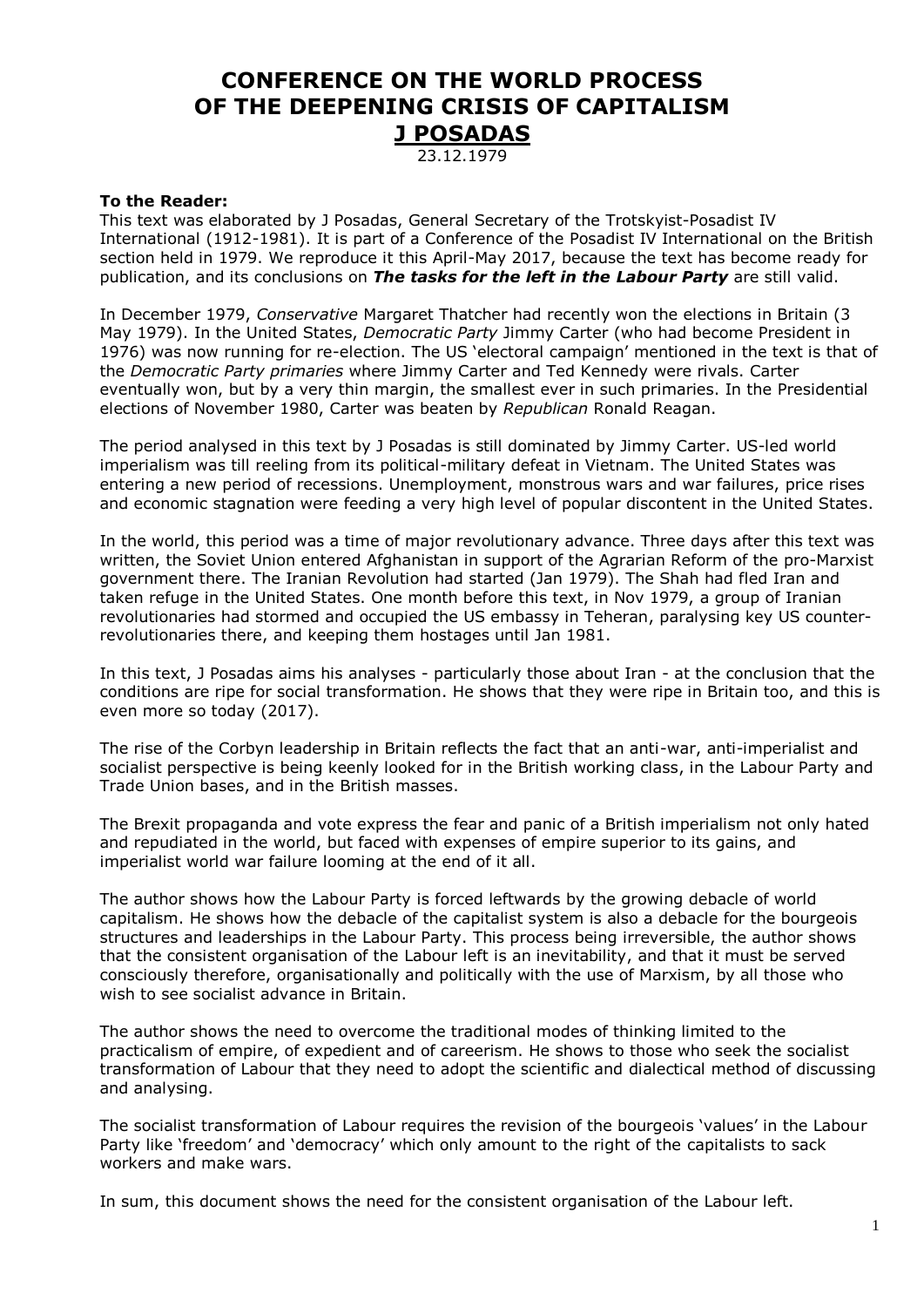# **CONFERENCE ON THE WORLD PROCESS OF THE DEEPENING CRISIS OF CAPITALISM J. POSADAS**

23.12.79

The crisis in Workers States and Communist Parties differs antagonistically from that in the capitalist countries. In the capitalist system, the crisis is one of disintegration. In the Workers States and Communist Parties, the crisis demands reorganisation, rectification, the return to measures of social progress. We are not supposing this. It is happening now.

In capitalism, two fundamental factors drive its rampant crisis: No historic perspective on a one hand, and no concrete social authority on the other. These are the two factors. Capitalism cannot resolve any of its basic problems. Its system is universally reviled, and it stands no chance to continue in history.

#### **The masses of the world side with the Workers States:**

Whilst the imperialists are increasingly hated in the world, the antiimperialist masses welcome Soviet support. The Soviet leaders still conciliate with capitalism, but they cannot do it like before, and neither do they wish to. If only to survive, the USSR needs allies. This organic necessity causes the USSR to look for support in the world, and to value that support. The result in the world is a stronger USSR and more actions of social transformation better able to weigh against the military might of imperialism. Although capitalism reacts to this by increasing its war preparations, this situation transforms the context of those preparations.

Imperialism can no longer intervene in other countries as brazenly as it used to. It sees the need to be more covert and secretive. It feels impeded, and who impedes it? The Soviet Union. In the countries of Asia, Africa and Latin America, ordinary workers, petit bourgeois and impoverished bourgeois masses view the Soviet Union as an ally. The violent arrogance of capitalism-imperialism drives people towards the Soviet Union; so much so that imperialism feels quite surrounded.

A North American man was arrested in Iran, but no movement started in the US for his 'democratic rights' and 'liberty'. The Yankee imperialists have enough money to buy 10,000 or 15,000 people to start an anti-Iran protest in Washington. They do not do it for fear of more debates, seeing that they are already strongly criticised for having protected the Shah. There are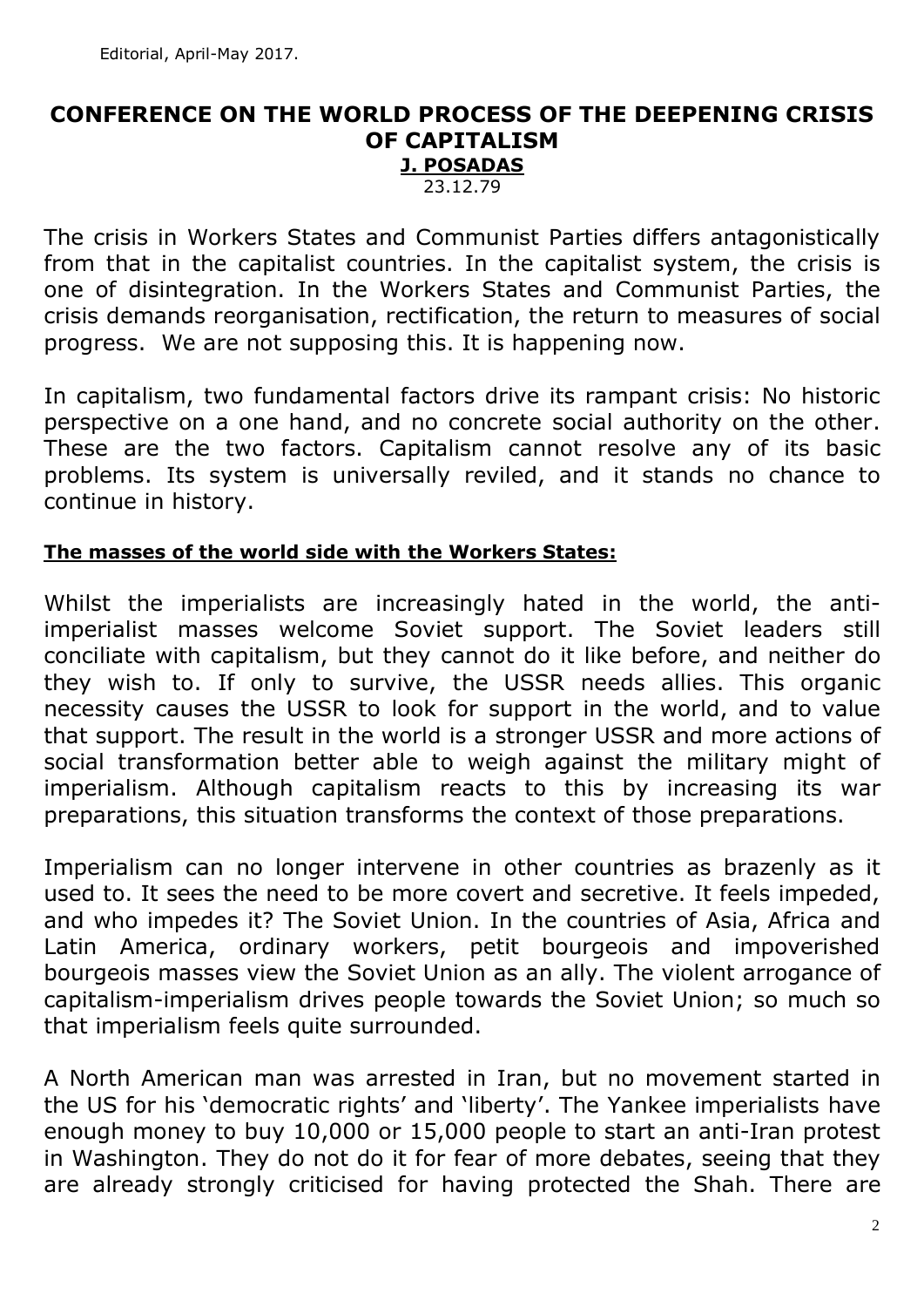already enough angry Americans protesting the lack of jobs, the lack of freedoms, the low wages and the repressions. The Carter government does not organise polls to measure Iran's support in the United States. It fears doing this because public sympathy for Iran is very great.

Wounded by the world revolutionary tide, the capitalist system has no economic, social or political remedies. The only thing at its disposal is force, repression, the military and war. Absolutely nothing else! For many years, it dealt with revolutions by means of violence and 'coups'. Now it uses the same violence and 'coups' against its most ordinary opponents. But what lasting protection does it expect to secure in that way? All it does is turn everyone in the world into its enemy!

#### **The decomposition of the capitalist system causes the decomposition of the capitalist apparatus of the workers' parties:**

Let's consider Portugal: The revolutionary process there started in the colonies, and beyond. Now this world revolutionary process weighs in Portugal itself, and its recent elections; it guides the best revolutionaries in matters of policy, programme and objectives. The Portuguese Communist Party is more to the left than many other Communist Parties. In just two years, its vote passed from 8% to 20%. This shows what happens in Portugal of course, but fundamentally, it shows what impact the world process is having on Portugal.

Now with other countries: Behind the events in Italy, it is the world that influences there. They influence the Italian Communist Party particularly. The same goes for Britain and Germany. The world process is at the root of whatever you observe in the British Labour Party too, or the German Social Democratic Party (SPD). The same goes for the French Socialists. In each of those mass workers' parties, you see internal upheavals, progressive initiatives, clashes, crises and instabilities. In each of them, the situation is specific of course. There is no uniformity in the political crisis of capitalism, but the crisis of capitalism itself demands change in all of them. This is what they have in common.

The decomposition of the capitalist system provoke aspects of internal decomposition in the capitalist apparatuses of the workers parties. Those parties differ from country to country, but this process across them presents similarities. The impotence of capitalism demands from them new political and social ideas, provoking internal crises and differences. Those parties no longer enjoy the old authority of the past; they find it harder to garner votes. The crisis of capitalism and their need to come up with new ideas have the effect of pushing them leftwards. This fundamentally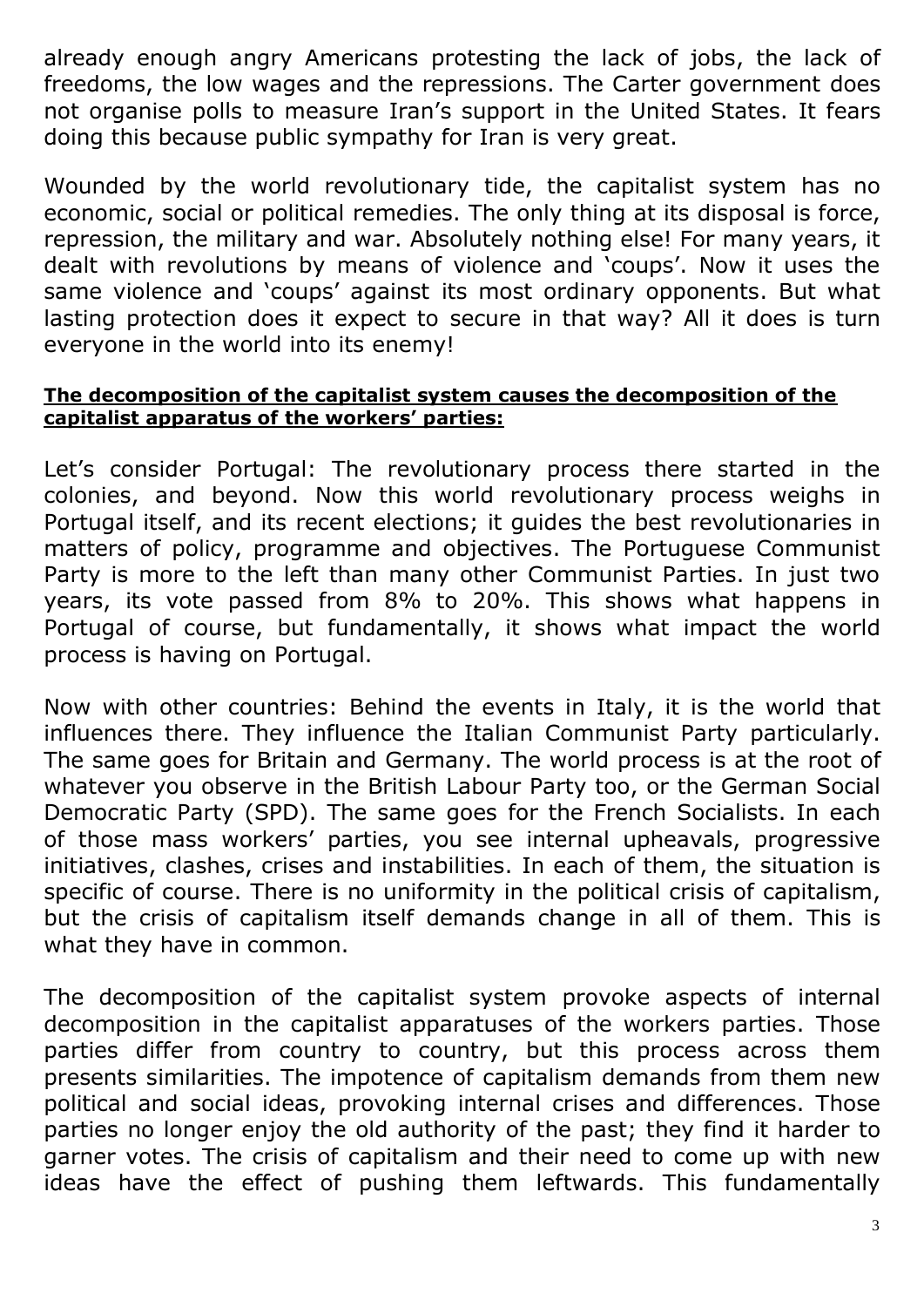characterises what is happening in France, Britain, Germany, Portugal, Italy (and others) – and in North America too.

## **Class issues grow behind the electoral concerns:**

In the North American electoral campaign, Kennedy accused Carter of being 'the protector of an assassin'. This refers to the protection that Carter gave to the Shah of Iran. This accusation was used to win electoral points, but what an accusation! It shows the putrefaction of the regime. Such an indictment can only be used because, beyond the electoral contest, much deeper and wider issues are at stake. Issues to do with the relations of the capitalists with the Workers States for instance, particularly the Soviet Union.

The crisis of capitalism takes two forms. The first is the 'normal' crisis due to the irrepressible struggle of the Trade Unions and workers' parties for jobs, social rights and the life improvements that capitalism will not grant. The second has to do with capitalism having to deal with the Workers States and the struggle of the world masses. There is a necessary progress in the world, of a kind that capitalism cannot stop. It is expressed in all sorts of political, social and revolutionary struggles. There are important political struggles in Italy for instance. There is endless social and revolutionary struggle in Latin America, Africa and Asia.

It is not just for electoral advantage that Kennedy accuses Carter of protecting 'assassins like the Shah'. Kennedy says this to win popular support as well. Amongst the huge demonstrations in the United States lately, not one was against Iran. Indeed, the one in New York was led by Iranians and North Americans. Its central slogans ran along lines like 'expel the Shah' and 'no US intervention against the revolution in Iran'. It was on that occasion that Carter was denounced by Kennedy 'for protecting assassins'. In the United States and the world, the masses support the Iranian Revolution. And they condemn the actions of US imperialism in Iran.

# **The American masses reject the policies of Carter:**

This process shows the debility of Yankee imperialism. Observe how many weapons it has, atomic included! Half of its budget is for war, and not its declared 10%. It has an immense military and economic power, but it has not the social strength to impose itself. Even in El Salvador and Nicaragua, the masses defy US imperialism, and throw it out. There are similar examples everywhere. These are the true indicators of the world relations of forces.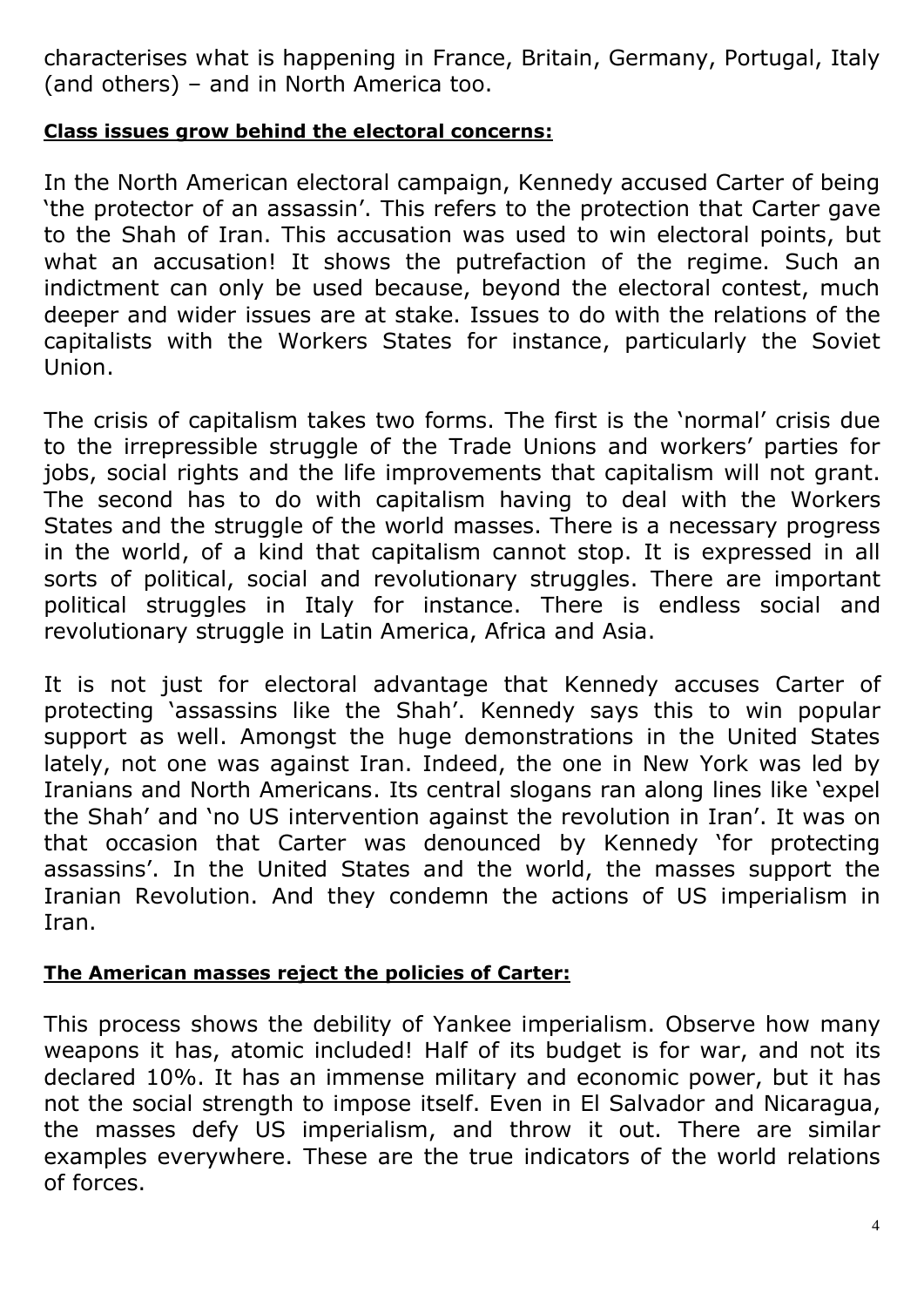The world relation of forces takes an anti-imperialist direction in a regular, constant and dynamic form. It does not spread circumstantially or just in isolated areas. It is a tissue where every social, economic, political and military strand influences the other, on a world scale. Every event you observe in Africa, Asia and Latin America, results from an interaction of local circumstances and world relations of forces.

It is important to use this conclusion when considering Latin America for instance, and its proximity to the United States. The countries of Latin America used to be a centre of unquestioned Yankee domination and neverending poverty. The populations did not accept this however. With repeated insurrections, they fought imperialism back, and still do. With no material means at all, Nicaragua and El Salvador are repelling Yankee imperialism. But where do they find the force to do this? They find it in the world relations of forces. What do we mean by 'world relation of forces'? We mean two things: The Soviet Union intervenes in the world nowadays; and the masses of all continents are fighting against imperialism  $-$  and with the support of the masses of the United States!

In the 'mighty' United States, the ordinary people have no means to be heard. It is through their votes, their mobilisations and their meetings that we learn how opposed they are to their governments. Carter went as far as to call for demonstrations in support of the Shah of Iran, now a refugee in the United States. He soon dropped the idea when he saw that the most likely demonstration was going to be against him. The US governments have no social authority.

Observe how the huge demonstrations in the United States are never in support of US imperialism, but always against it. If Carter starts a demonstration in support of the Shah, the progressive sectors of the petty bourgeoisie, many academics, government employees and State officials will go down in the streets too. It will not be long before the affair takes an anti-capitalist turn. The revolution in Iran has stimulated all this. The political education which the North American masses are denied internally, they receive from the revolutionary masses of the world. It is not true that the North American masses are passive and indifferent. This is a lie! If this were so, the US imperialists would have set up pro-Shah phoney demonstrations by now. Seeing how much money they have to kill the peoples of the world, they have enough money to pay demonstrators. If they do not do this, it for fear of the adverse political and social reaction of the masses of the United States.

The governments of the United States refrain from asking the US masses to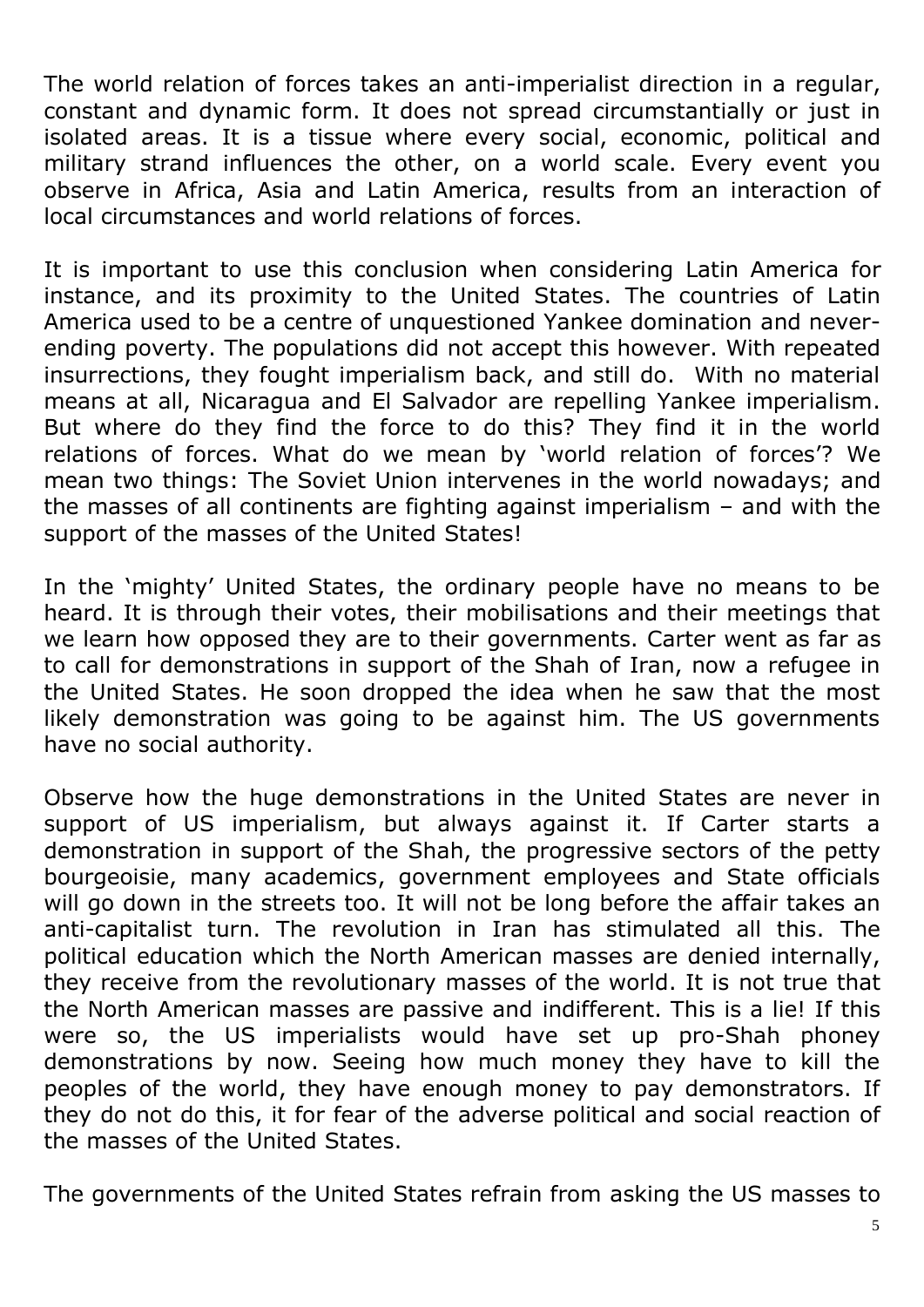demonstrate in their support. They fear opening the gates that shut out political life. People would start having opinions and ideas. Then they would want the political means through which to intervene. Whatever next? This is why the capitalists do not call for demonstrations in support of their policies.

If the capitalists could be sure of loyal masses coming down in the streets, and then going home, they would call on the people to rally behind them. They have the money, plenty of it, to pay enough people to initiate such things. They fear the organisational and political consequences of this kind of thing. Once the US masses start speaking, they will not return to inaction. They will have ideas and will want to speak on. They will insist on being treated better than they are now. They will protest against the brutality of the police; they will condemn the assassin behaviour of the capitalists and bosses; they will denounce the policies of the US governments in the world and they will defend the peoples of the world.

Jane Fonda led a demonstration of 200,000 in Washington to demand 'no intervention against the Iranian Revolution'. In New York, there was a demonstration of Iranians in which North Americans took part – they were the majority in the ranks – demanding that the Shah be thrown out of the US. Both in Washington and New York, the demonstrators were denouncing the Carter's government for being 'the protector of assassins'.

Not long before that, Carter's mother had said that that she would have the Ayatollah Khomeini killed, if only she could. The mother of the president of the United States plotting murder and boasting about it! In an electoral speech, Kennedy attacked the Carter's government "that protects assassins". He knew that saying this would win votes. This is how you measure what is being discussed in the working class and the petit bourgeoisie of the United States. The masses of the world see this. In the United States, an accusation of this sort against a president is not a small matter, particularly in the middle of large popular mobilisations.

Capitalism fears the sentiment of solidarity that the North American people keep displaying towards the masses of the world. The employers' class supports Carter. If it could, it would mobilise supporters to get Carter reelected. It does not do that though. It knows that its interests are better served by keeping 'the protector of assassins' at some distance.

# **Capitalism cannot form new bourgeoisies:**

Most [economically] backward countries like Ethiopia, Angola, Mozambique, Cuba or Nicaragua, have overthrown capitalism and created the start of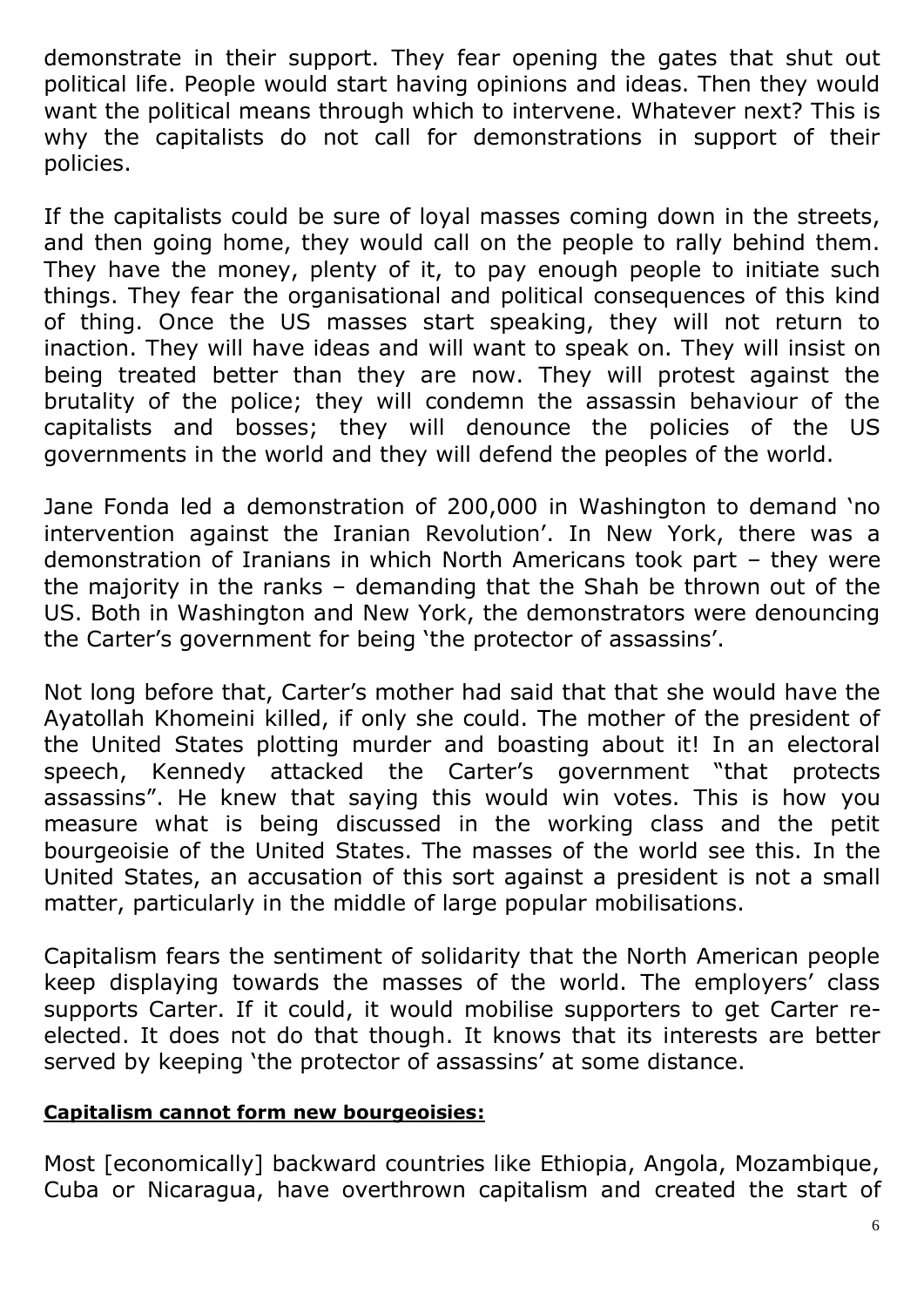new Workers States. They declare for Socialism. They choose Socialism and not capitalism because capitalism smashes them. Why don't they start on a capitalist road in order to turn socialist afterwards? They do not because it cannot be done. The only way they can develop is out of capitalism, on the socialist road. There is no place in history for capitalism.

This reality is decisive. It forms part of today's relations of forces. The Workers States hamper capitalism, and capitalism can no longer invade, smash, murder, plunder and impose a dictatorship as freely as in the past. The Workers States are led to intervene, if only to find allies and fight more efficiently themselves. They are driven to lend support – direct support – for that reason. Imperialist predation continues, certainly, but the political understanding of people reaches new levels, both in the subjugated countries *and* in the imperialist countries. This is new. This is what you see in the United States. This is what has changed in 'the world relation of forces'.

The predation of imperialism keeps countries in backwardness by paralysing their political and social life. This happened to Iran where imperialism imposed the dictatorship of the Shah. Like many other countries, Iran eventually transformed itself. The Shah is still around, but its people are unanimous and concentrated in their resolve to overthrow his power. It is the Yankee imperialists who stand behind the Shah – not the Soviet Union for instance. Iran has not chosen to attack anyone. It attacks the Yankee imperialists because they stand behind the Shah against the progress of Iran. Iran does not attack the Soviet Union because the latter is rather positive about Iran's revolution. The masses of the world measure these things. They see the appalling conditions of life, and of social life, in the oppressed countries. They see how imperialism chokes their economic, industrial and social development. The masses of the world observe how these oppressed countries have supported, are supporting, and will continue to support, the measures and the policies that free them from imperialist and capitalist bondage.

### **Religious faith and social transformation can 'walk together':**

The capitalist class is weak in Iran. Naturally it wants to develop and needs to do so. With the Shah at its head, and him allied with imperialism, the Iranian bourgeoisie is hardly allowed to exist. The Shah substitutes for the bourgeoisie which has very little social force. To give himself the social force that he cannot have, the Shah falls back on the army. On the army and on imperialism! Any attempt at throwing out imperialism leaves the Iranian bourgeoisie with no strength at all.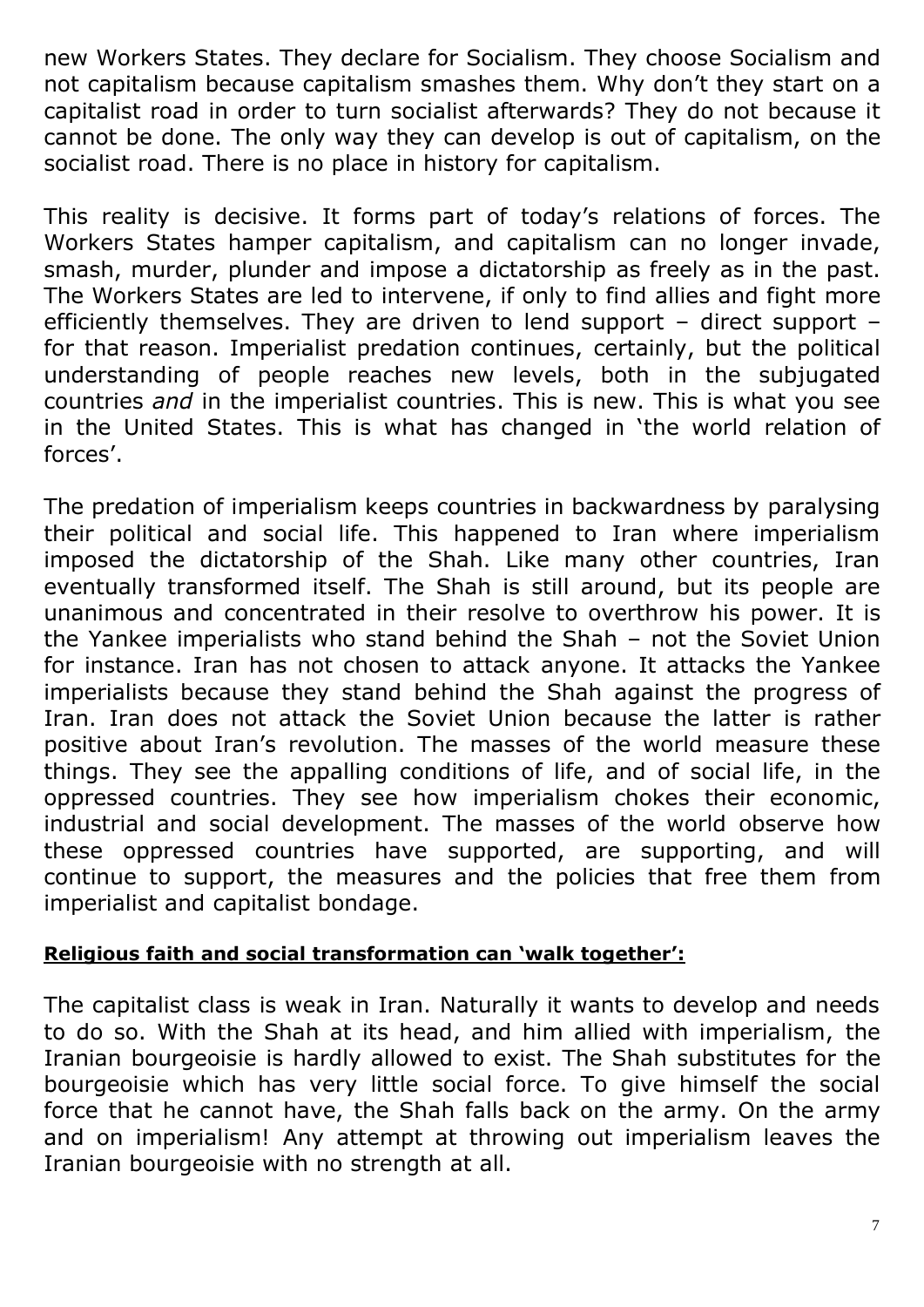The bourgeoisie of Iran can only develop by sprouting a capitalist regime of its own; but this is a country emerging from 40 years of dictatorship. One fine morning, it woke up and said: "We have decided on a policy of expropriations". The masses of Iran said that this was good, because the wealth of the country should go to the people, instead of to a few. The way the Iranian masses became conscious of this did not conflict with their religious faith. They found no contradiction between the social transformation of their country and the strength of their religious feelings.

Life for the Iranian people could only improve by the US imperialists and their Iranian capitalist supporters being expropriated. Concrete reality had demonstrated that, as long as this was left undone, progress for the whole population was not possible. For the country to experience development, social transformation had to happen.

The Iranian masses realised this. They found no contradiction between their strong faith and their need to answer the call of ideas and social organisation. And there is no such contradiction, really, although it is true that the force that galvanises social behaviour comes from beyond religion. To resolve this, the Iranian masses brought Mahomet to the socialist road, and with him by their side, they started walking together.

#### **Iran shows that the world is ready for social transformation:**

The Iranian Revolution is an immense historic transformation. It brings suddenly forward the cultural and social development that used to need centuries at the old speed of the past. The Iranian masses are moved by strong feelings of social determination and of religious fervour. In practice, they place their religious fervour at the service of social development. This shakes the Islamic world to its base. In reality, the same happens in the Catholic world. The Catholics look on and say: "We can do the same!"

The revolution in Iran shows how much the world is ready for social transformation. Between the religious behaviour of today's humanity, and its social behaviour, it is its social behaviour that wins. Social conduct orientates the religious one. To develop their country, the Iranian masses make social transformations. Religion no longer stands in their way to paralyse their social will or blind them to the material world. Age-long traditions, customs and modes of education continue to perpetuate the religious sentiment, but social comprehension develops faster than these. A guiding social hand has emerged. From a past where the 'social' and the 'spiritual' kept in very close proximity, the guiding social hand is no longer Mahomet's, but Marx'. Without abandoning their faith, the Muslim masses accept social transformation. They incorporate their faith into their social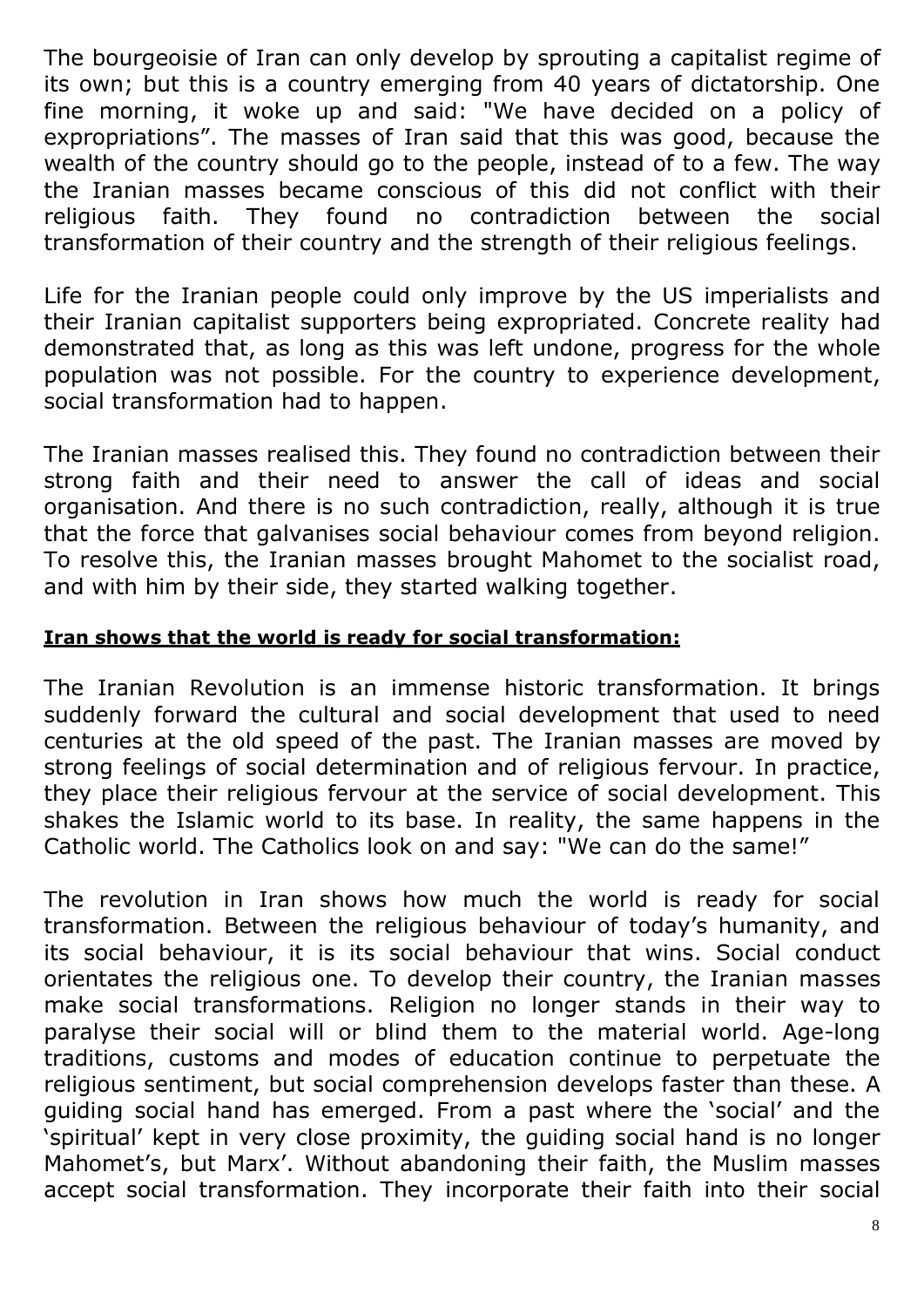needs, and not the other way.

Iran is a country where imperialism never allowed a political leadership to develop. The Communists remained weak. The overbearing power of imperialism arranged to have them massacred, along with many intellectuals and progressive bourgeois layers. Iran was robbed of a huge part of its cultural, scientific, social and political heritage. The result is this strongly religious country bursting on the social stage of the world with a burning passion to transform. Like the masses of the world, the masses of Iran want progress and no limits placed on it by religious institutions. Progress cannot be limited anyway, because its remits are boundless. The masses of the world see this. They follow it and they learn from it. They watch the Muslim masses of Iran going to prayer, then getting hold of the gun to impose State control. When the Iranian masses took Western hostages, they defended their actions by indicting Yankee imperialism. Such things happen because the world relations of forces permit them. Iran today is a documentary on the world relations of forces. Part of this is the fact that Iran is the direct neighbour of the Soviet Union – one more reason why the Yankees do not have free entry into Iran.

#### **Revolution adapts faith to social necessity:**

Although the masses of Iran are comforted by the military presence of the Soviet Union, their confidence does not depend on it. What gives them strength is the social existence of the Soviet Union. It is the social existence of the Soviet Union that shows to humanity what to do. This explains why the fifty million Muslims in the Soviet Union consider themselves Soviet citizens who happen to be Muslim, and not the reverse. They defend the Soviet Union and the social structures of the Soviet Union. The masses of the world see this too, because they make similar experiences: They inherit their religious beliefs, but they adapt their gods to the social necessities.

There is a great progress in the masses of countries like Iran, where world imperialism imposed economic backwardness by banning the political, as well as the social organisation of life. See how quickly these shackles were broken in Iran, in less than one year during which people adapted their religious beliefs to social necessity. This is an enormous human and social leap. Imperialism sees this and foments war.

Imperialism prepares the war because the masses of the world particularly those it views as most backward – take the road of the Soviet Union. Iran is only starting on that road, but how much more could have been done with a prepared political leadership! The present struggle in Iran is precisely about the construction of that political leadership.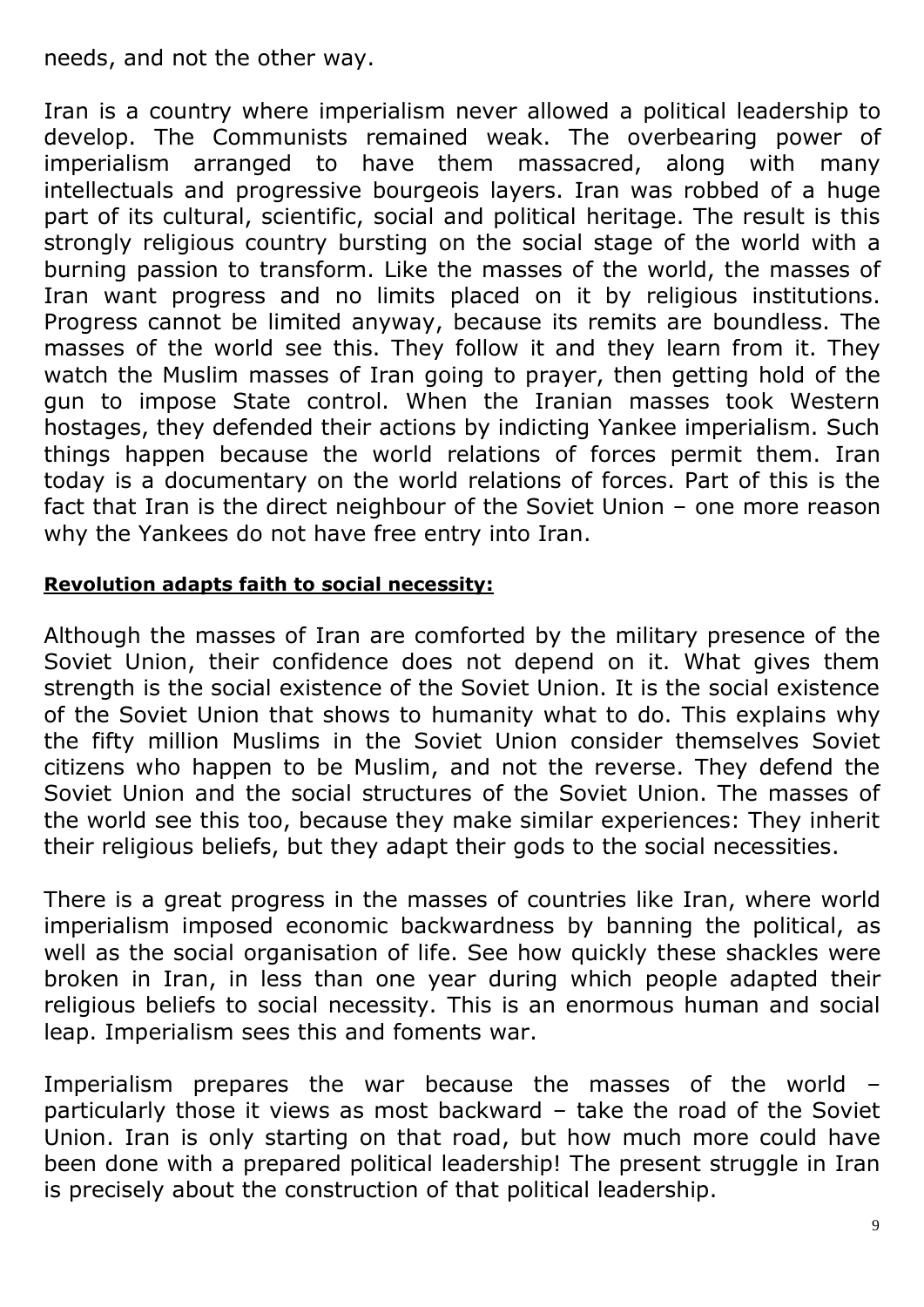#### **Imperialism cannot turn the clock back:**

The Iranian masses want social transformation, and their present leaders have to respond. The craving for progress in Iran is not guided by feelings of revenge against imperialism. It is guided by the example of the Soviet Union. The masses of Iran have seen how the Soviet Union – a backward country like their own – eliminated capitalism through state-ownership, planned production and Trade Union power. Even if they cannot do it all, they see this! They learn, and quickly. Imperialism sees this too. It realises that Iran is trying to create a social, communist or soviet leadership.

The leaders in formation in Iran have no reason to imitate the Soviet Union either, or reproduce bureaucracy. They simply proceed on the road which they have opened for themselves, and this influences back in the Soviet Union. Imperialism watches this too, but what can it do about it? It has no solution. Only war.

The masses of Iran and their Muslim leaders are ready for whatever Yankee imperialism has in store for them. Observe how they do not fear. There was a time when the Yankees could send in gunboats and bombers to keep Iran cowered. The US had the political force. Iranian resistance had to submit or be wiped out. This is no longer the case now. The Yanks are still moving their warships and aeroplanes, but the Iranian masses no longer fear. The knowledge that the Soviet Union hampers imperialism gives them confidence, but they find an even greater source of strength in the exercise of what they now experience as their own capability and freedom to organise.

If the Iranian masses were just counting on the Soviet Union, they would not be half as assured as they are. Why don't they fear that the Soviets may suddenly decide to conciliate with the Yankees, and divide up Iran? Why don't they fear this, which is what the capitalist system wants them to fear? The answer is: The broad masses of Iran, even those in remote areas, recognise that the Soviet Union has to intervene in the world; that it does not do it for its own interests, and that its system has no need to conquer and dominate. The ordinary masses see the Soviet Union as a new system whose continuation depends on its extension in the world. The peoples of the world actually believe that the Soviet Union must go to other countries, support human progress there, and build the strength to eliminate the capitalist system. The masses of Iran, Nicaragua, Angola and El Salvador understand this. Although imperialism does too! It realises that the world masses, having learnt this, will never un-learn it.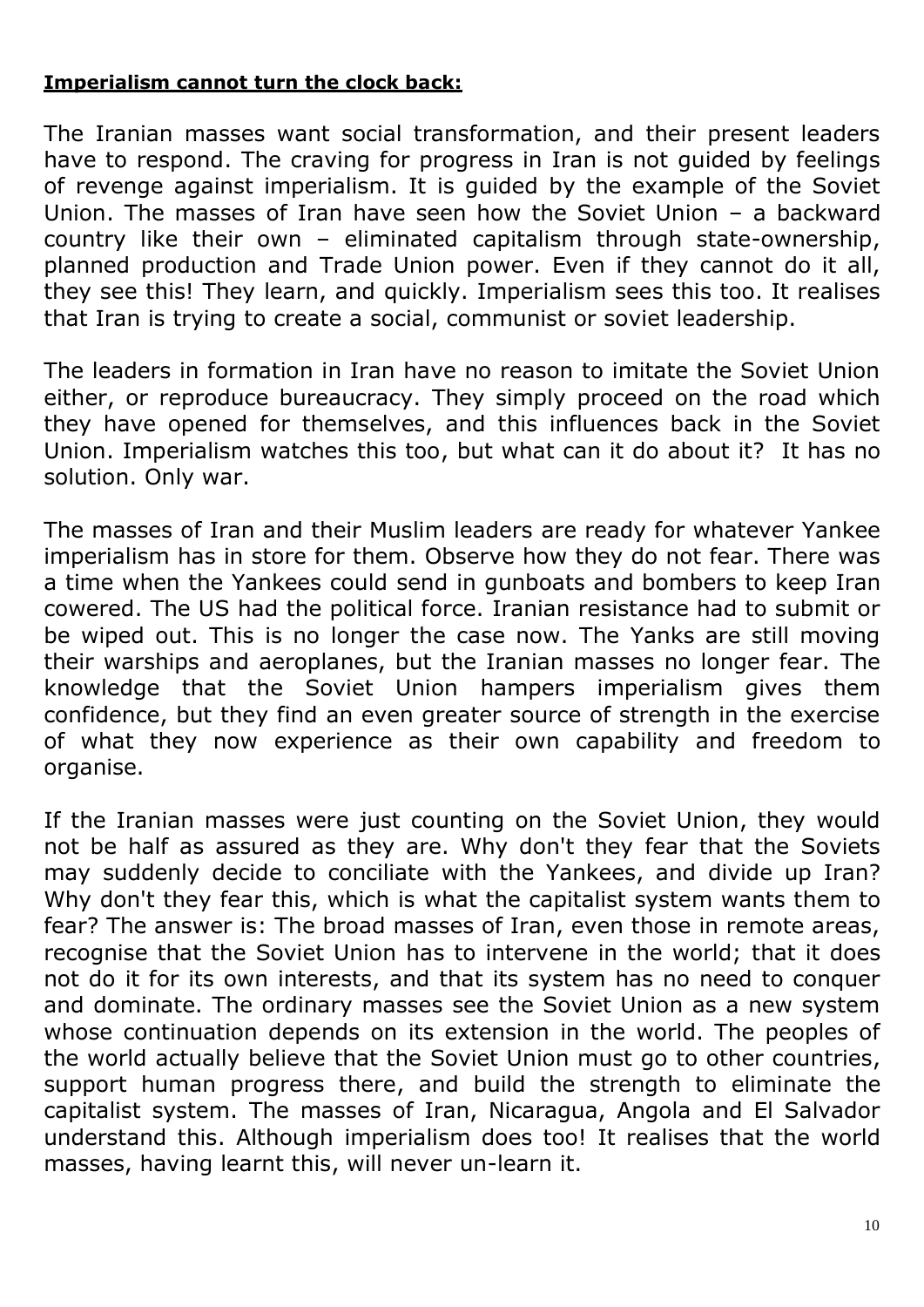Imperialism knows that it cannot turn the clock back. This leaves it with the feeling of having no role left in the world. And nothing to do with anything – yet another reason why it foments war.

#### **The masses of the United States support Iran:**

In North America, there have been no mass meetings against the Iranian Revolution. Not one! US capitalism has enough money to arrange for some individuals to start demonstrations. There are eight million unemployed in the US, out of whom a few thousands could be expected to welcome a phoney job, but capitalism did not even try. It knows from experience that this kind of recruitment fabricates future opponents.

As we mentioned above, Kennedy repeatedly condemned Carter for protecting 'an assassin'. Since Kennedy said this to get votes, there must be a lot of people holding this view. He would not say this if it were not popular. This is the way to measure public opinion! These examples show that the North American masses are on Iran's side.

Observe also that capitalism did not manage to turn this electoral campaign into an 'anti-Russia' one. The Carter's team, or the Kennedy's one, never tried to put Mr Meany<sup>1</sup> on podiums. Meany is the ex-president of the AFL-CIO. He retired recently on a pension of at least 120,000 dollars a year, besides being the owner of various hotels. He likes to denounce the Soviet Union. He just warned against a 'communist dictatorship' in Iran. Why isn't capitalism getting him to speak at rallies? No one supports Meany, that is why. If the US masses hated the Soviet Union and the Iranian Revolution, opinion polls would have appeared in the factories to take a measure of Mr Meany's support among the workers. Such polls were not tried. This is how we know that the masses of the United States are neither against Iran nor against the Soviet Union.

When dealing with North America, one must not interpret the lack of a workers party there, or of Trade Union life, as signs of incapacity in the US proletariat. The working class of the United States has capacity, resolve, keenness and political ideas, but there is no Labour or mass workers' Party in North America. Political and Trade Union life are very limited in that country, but it is no sign of weakness or incapacity in the working class and Trade Unions. The lack of Party life comes from a power structure so monolithic that the mass of the people cannot speak and give opinions. It is therefore with great difficulties that the concerns of the US masses find

l

<sup>&</sup>lt;sup>1</sup> George Meany, 1894-1980l. US Labour leader. President of the AFL Trade Union 1952-55, and President of the AFL-CIO 1955-1979. Staunch defender of Lyndon B Johnson's Vietnam war.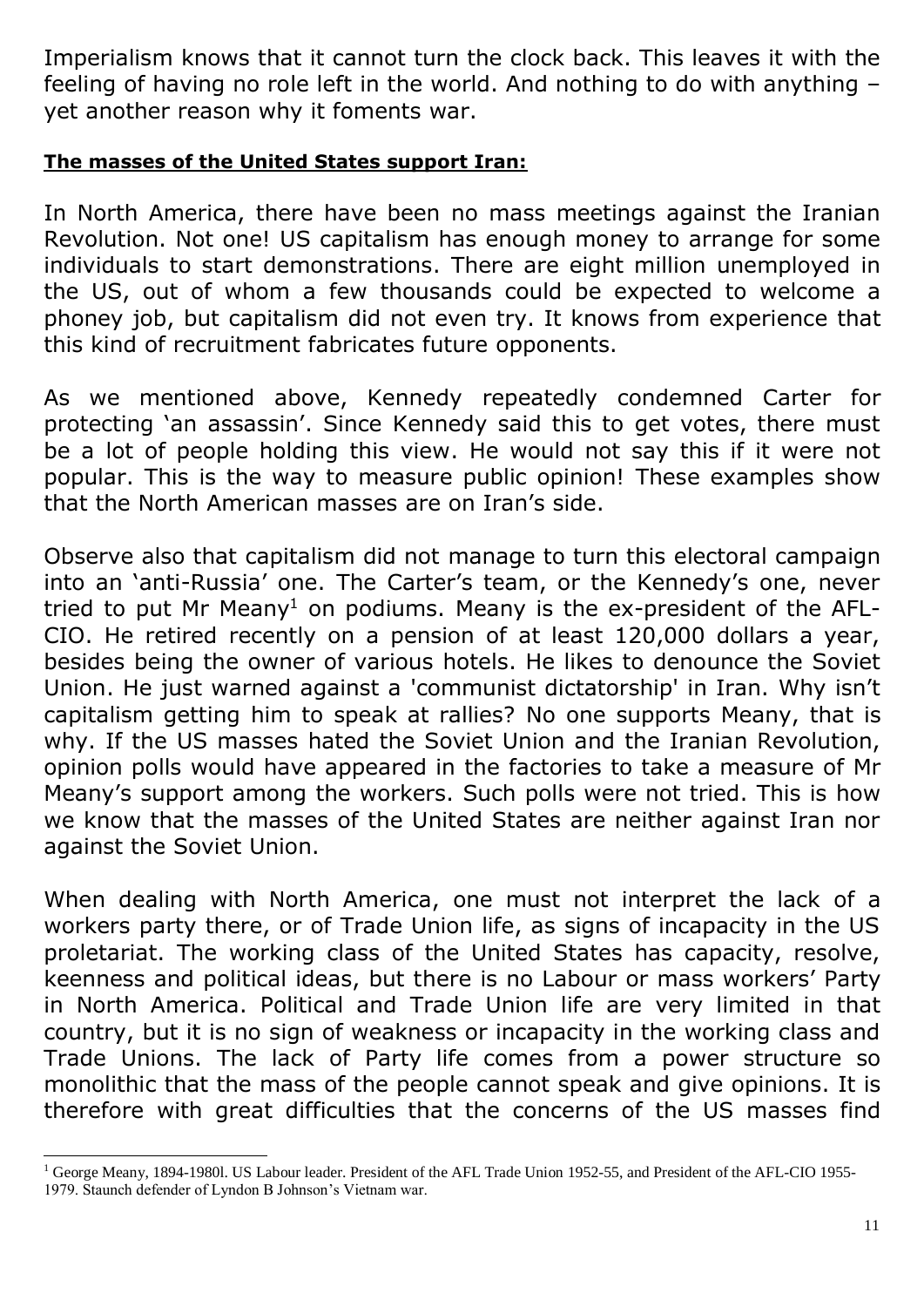political expression – although this situation is beginning to change.

You see a sign of change in the mass abstentions that took place in the recent presidential elections. Carter was re-elected by 26% of the vote, and he was the first to say that this was very little. He refrained from saying that this was not good enough and that he was going home; but who are the three quarters who did not vote for him? One thing is sure. They do not back him and his anti-Communist views. This means also that the overwhelming majority of the US people reject Mr Meany and his anti-Communism.

Many historic factors have combined to stop the formation of a mass Communist Party in the United States. Although the North American Communists committed errors, which did not help them, Stalinism has been the main cause for this lack of Communist development. Because Stalin's world policy was essentially one of alliance with capitalism, the effect in the United States was to dissuade and keep back the forces of anti-capitalist and revolutionary transformation. In this matter, Stalinism has been the greatest obstacle.

## **In front of its war, capitalism divides instead of uniting:**

World capitalism<sup>2</sup> has decided to install US ballistic missiles in Europe. One more step towards imperialism's world war! We are continually being told that this action is defensive, but this is false. Imperialism has been sliding towards all-out world war for decades. We are not saying that it is going to launch such a war straight away, or even that it can launch it whenever it likes. What we say is that there is a limit to how much capitalism can accept the growing ties between the Workers States and the masses of the world.

It is to smash the world revolutionary process that capitalism prepares militarily. When we say that 'capitalism prepares militarily', *we do not say* that it is going to succeed, or even manage to wreak all the havoc it is capable of. What we say is that capitalism-imperialism prepares for war to stop the world extension of the revolutionary process.

The war preparations of the capitalists gnaw at their class unanimity. If any degree of unanimity ever existed between them, it has gone. Of course they need to unite if they want war on the Workers States - but they do not do so! All manner of anti-war tendencies keep appearing within them. Where do we see this? In the Social Democracy! The German SPD has very important currents opposed to war. The same goes for the Socialists of

 $\overline{a}$ 

<sup>&</sup>lt;sup>2</sup> US and European capitalism in the main, in this particular case. Editorial note.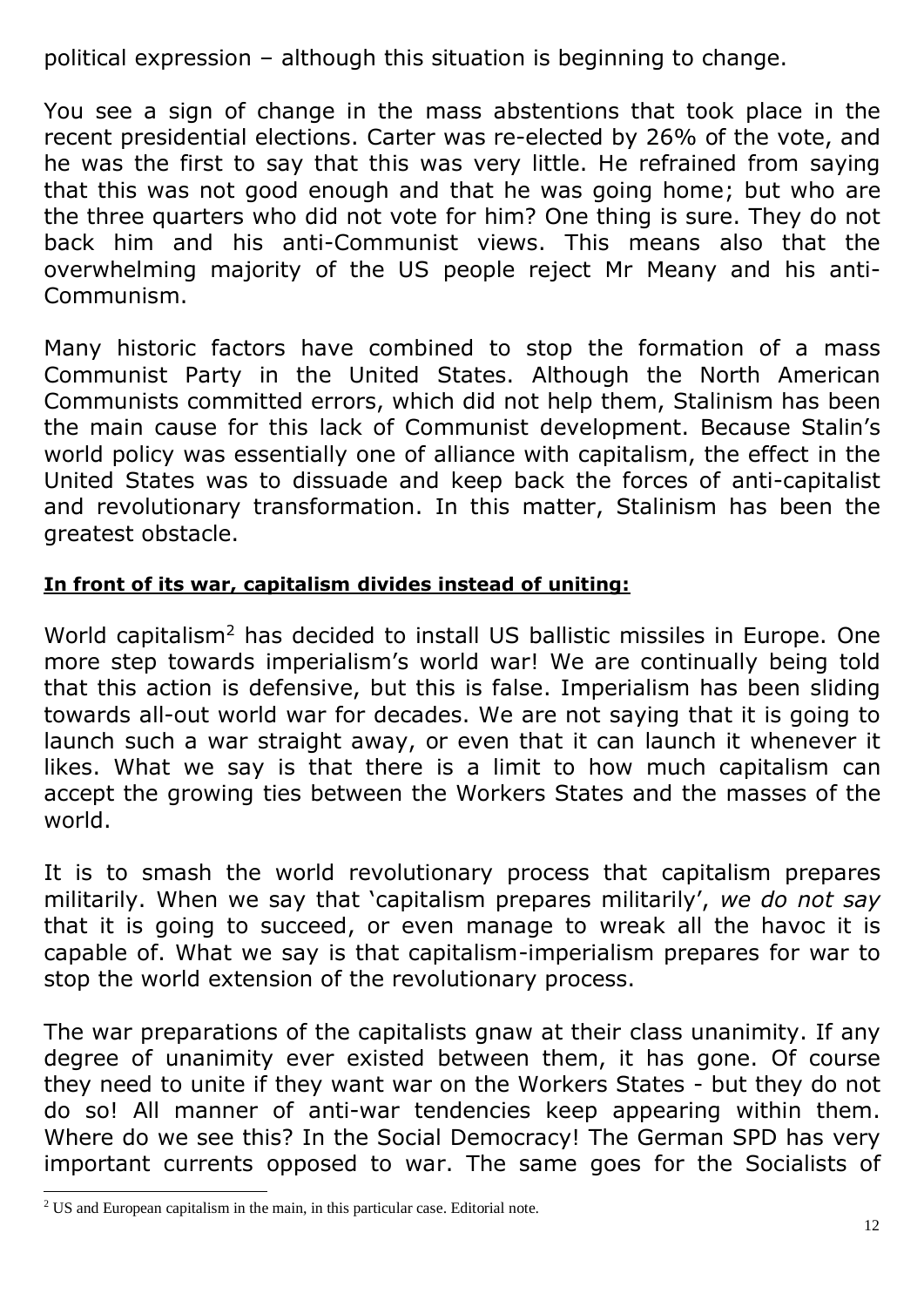France and Italy, and the same goes for the Labour Party in Britain. In these workers' parties, the commanding structures go along with the war of imperialism, but the workers and masses at the base of those parties are opposed! They oppose that war, and all the imperialist wars. Mortally wounded, imperialism turns to Social Democracy for political support. The more it rests on it however, the more it feels to be resting on a void.

In the daily paper of the Italian Communist Party 'UNITA', workers' letters were recently published. Signed by a group of workers, one of those letters said squarely: '*We are against American missiles being installed in Italy. If these were Soviet missiles, we would not oppose them. The Soviet missiles have no reason to attack Italy, but the American missiles do'.* This is the political level of the Italian working class, as expressed by its vanguard in a Communist paper. Be sure that this same maturity exists in the British working class.

The particular debates and concerns in the Labour Party and Trade Unions do not arise for 'British' reasons. The masses and the vanguard workers of Britain live in the world. They observe and listen to it. Practical life shows to them that the problems they face come from world structures. The British masses see beyond electoral defeats<sup>3</sup>. They look at other countries in search of ideas. When they see revolution winning in Nicaragua and El Salvador, they realise that the world balance of forces is favourable, and that the British working class too can make progress.

This is what we mean by 'world balance of forces'. It is a fact that the influence of the world enters in Britain with more difficulty than elsewhere. The insularity of British imperialism sought to keep Britain aloof<sup>4</sup>, but this has diminished. Now, the separation of Britain from the world continues only to the extent that capitalism preserves some strength. This exists in other imperialist countries. If it applies quite particularly to Britain, it is due to the strong structure of capitalist political apparatus in that country. This places a considerable burden on the revolutionary, scientific, political and social life of the country. It pares down the development of art and culture, and even that of scientific knowledge.

### **The non-dialectical method of reasoning blocks imagination:**

Scientific knowledge is necessary, and innovations in electronics and cybernetics form part of scientific knowledge. This said, the experience that humanity has made with the creation of *the Workers State* is more important than all electronics and cybernetics put together. The masses of

 $\overline{a}$ 

<sup>&</sup>lt;sup>3</sup> This refers to the defeat of Callaghan and the rise of Thatcher. Editorial.

<sup>4</sup> This is still the case in 2017. The vote for Brexit illustrates the point. Editorial note, May 2017.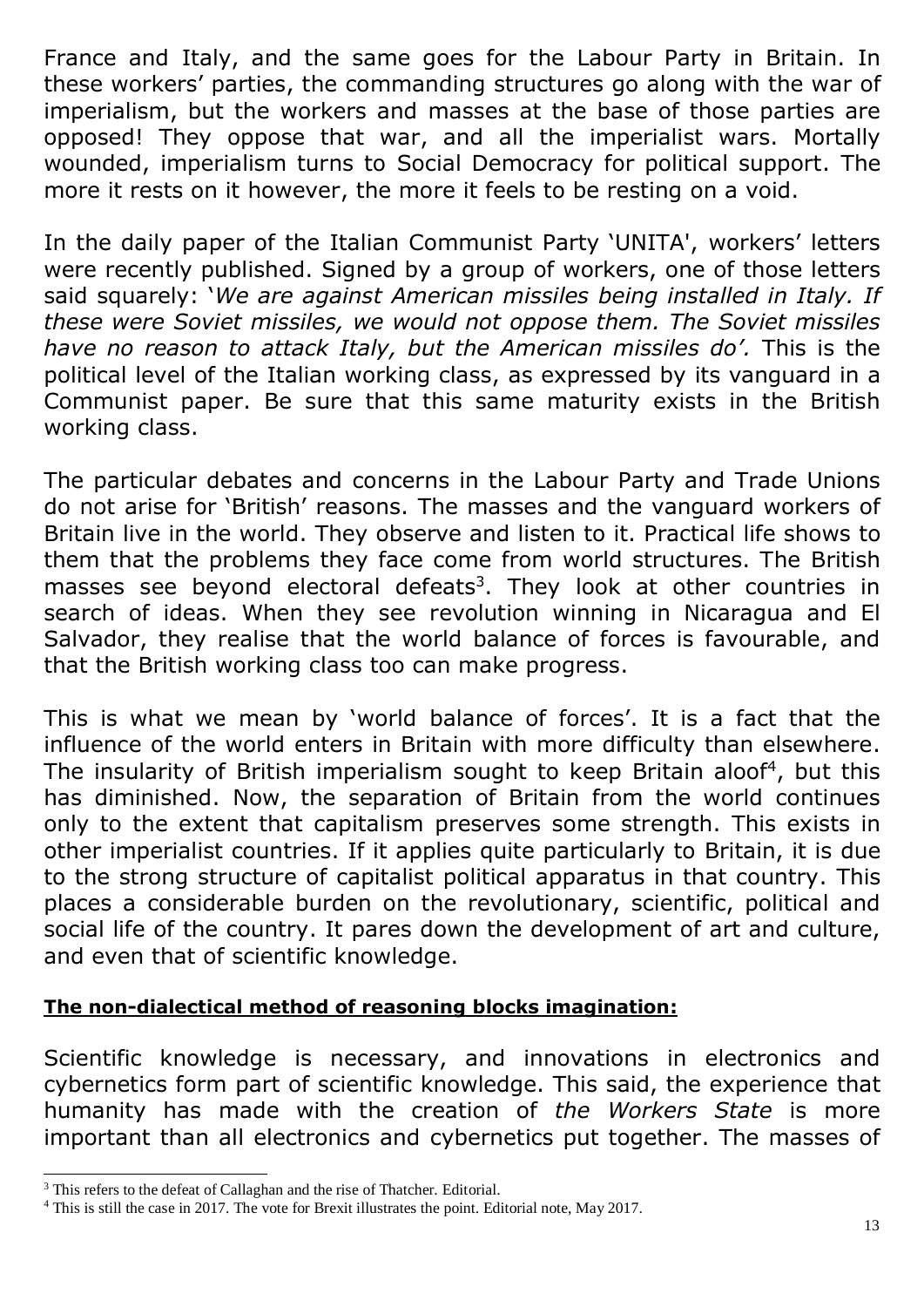the world learn constantly from the experience of the Workers States. The masses of Nicaragua go from forty years of dictatorship to reconstructing their country in only a few months. What gave to the people of Nicaragua the strength not to retreat into individualism and family egoism? The social experience of humanity has done this. Dictator Somoza failed to drown people in permanent anguish. Instead of yielding to fear, the masses of Nicaragua used the long years to prepare. When the time came, they intervened massively and brought the dictatorship down.

The masses of Britain are not experiencing this kind of thing of course. They have better conditions of life. They have better means to develop culture and science. What works against them in Britain, however, is the solid bureaucratic capitalist apparatus of State. It is true also that the strength of this apparatus must be seen in context: The apparatus that used to sustain Somoza in Nicaragua was even more powerful than the British Queen and British capitalism<sup>5</sup>.

We have seen that the influence of the world revolution enters Britain slowly, indirectly, in a limited way. Up to recently, the organised structure of British capitalism had the force to filter out most of that influence. This way, the British masses were kept at a distance from the revolutionary processes happening elsewhere. Although this was quite effective, there was, and still is another factor even more effective and determinant. So determinant that British capitalism rests entirely on it: That factor lies in the non-dialectical method of reasoning and of discussing in Britain.

In the field of thought-method, impressionism is what emerges when a person's reasoning is non-dialectical. Impressionism is what takes the place of dialectics. When faced with what we call 'change', impressionism looks for tools of immediate application, for immediate effects. It does not consider that 'change' [in any situation] is the qualitative leap that takes place past a certain amount of accumulated quantitative pressures. This non-dialectical way of thinking is widespread, and not just in Britain. A lot of it prevails in the world communist movement too.

### **Stalinism started in Britain, not in the USSR:**

 $\overline{a}$ 

In the political and Trade Union structures of Britain, the method of reasoning is dominated by what we shall call 'practicalism'. By this, we mean a combination of pragmatism and expediency which dominates the way of thinking. Due to historical reasons, and well before the rise of any Stalin in the world, the organised working class in Britain became steeped

<sup>&</sup>lt;sup>5</sup> Supported as it was by world imperialism, i.e. US and European imperialism, and their allies in the country and in Latin America. Editorial note.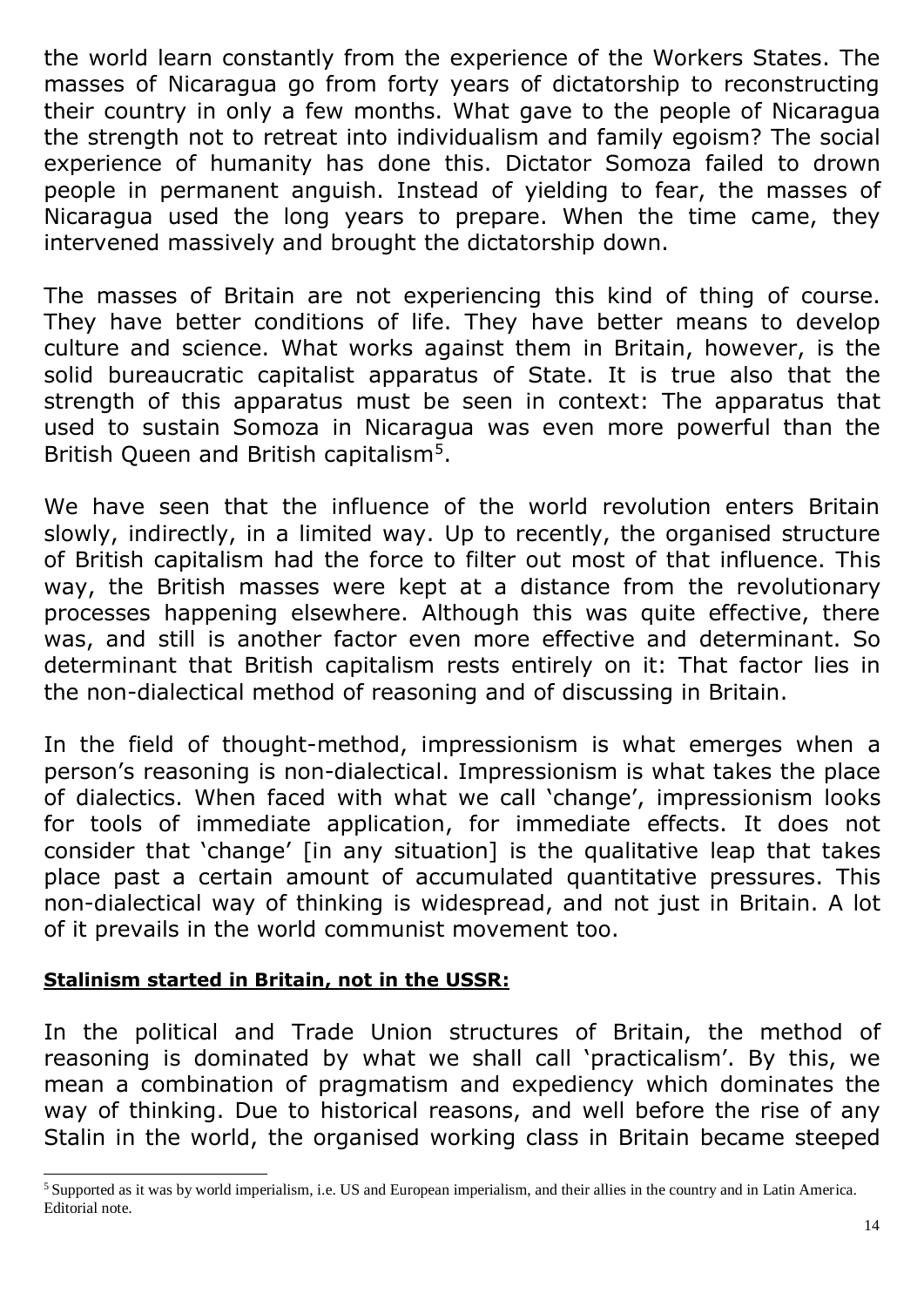in practicalism. This was then reinforced by the rise of Stalin, Stalinism therefore, and by the errors of the Communist parties. Practicalism is essentially the Stalinist method of analysing history.

'Practicalism' tends to get hold of structures, particularly where the leaders come from social layers dominated by immediate interests. In the Soviet Workers State after Lenin, such a layer gained the power to speak in the name of the workers' movement and of revolutionary necessity. That was Stalinism. And one of its features was practicalism. Through the policies of Stalin and the Stalinist policies of the Communist parties, this way of thinking was allowed to spread worldwide. In many countries, it reinforced the practicalism already existing there, in the working class movements.

In the USSR under Stalin, the interests of the leading bureaucratic current were pragmatic and practicalist. The absence of great mass movements at the time allowed this current to combine its own interests with those of capitalist layers. Practicalism is characterised by this combination. The workers' movement had to accept this situation. There were no precedents. There were no previous traditions to lean on, or to make comparisons. There were no experienced currents of Marxist application. The Russian Revolution had been betrayed by Stalin. From then on, this never stopped weighing on the Communists and on the workers' parties. It is still weighing on all of them today, Britain included.

#### **Create a dialectical current in the Labour left:**

The consequences of Stalinism were made very much worse by the existence of a quasi-Stalinist bureaucracy in the workers' aristocracy of Britain. This was well before any Stalin appeared in the world. What operated in Britain, and still does, was not called 'Stalinism'. It was given other names, but its concepts and practices were, and are those of Stalinism. There is a difference of course. The Stalinism of the USSR worked in defence of a Workers State's bureaucracy, whilst the Stalinism in Britain works as a function of capitalism. This is the only difference. Apart from this, both share in the regular interests of the capitalist system, and both abhor any sign of revolutionary intent.

In Britain, a practicalist and pragmatic culture developed over long periods. We refer here to the times when the historic experiences of other countries went generally unreported in Britain. The British workers' movement was in construction, but it was not allowed to learn from working class experience elsewhere. Its own sense of history developed within bureaucratic structures already dominated by practicalist aims and policies. The more practicalist these structures were, the less anti-capitalist they were as well.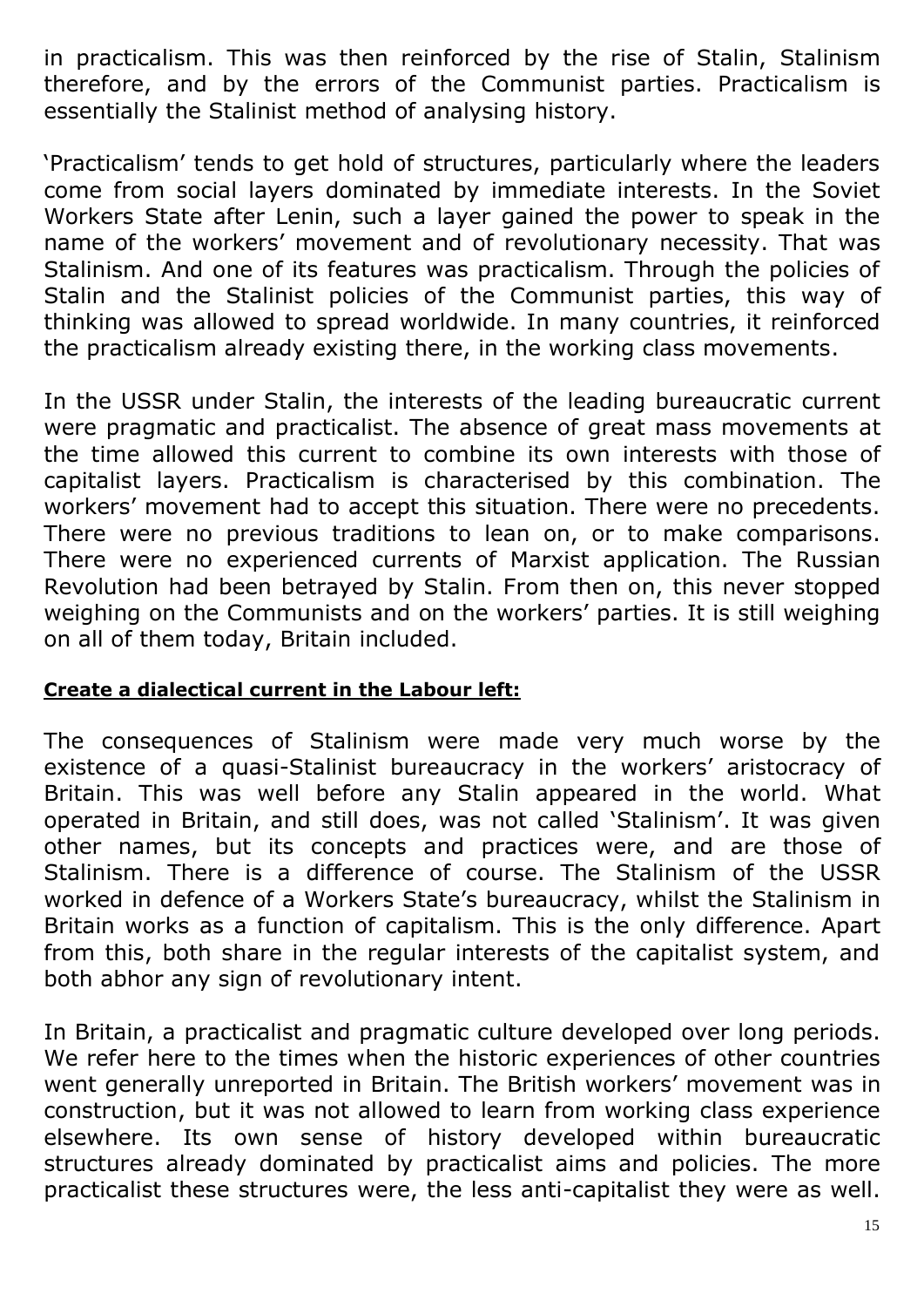This is still the case today. Practicalism responds to events in jerks and manoeuvres; it does not seek the deliberate policies drawn from the longterm project and programme to eliminate the capitalist system.

#### **Practicalism hampers progress in the Labour Party:**

As we have seen, the rise of Stalin in the USSR reinforced the practicalist currents already existing in the world. It also encouraged new ones. Time passing, these did not diminish but increased, and grew confident.<sup>6</sup> In the organisations of the working class in Britain, these currents buried all perspectives connected with doing away with capitalism, defeating its power, making social transformations. In the rest of the world, this abandonment took place in most of the Communist parties. So much so that today (1979), there is a counter-revolutionary leadership in China. When seen in this context, it is no surprise to find in Britain a bureaucracy allied with the queen. This is completely in keeping with the historic process. It is no British particularism or abnormality.

For what concerns our Posadist organisation in Britain, we have given ourselves the task to help create a current that values this history, and uses it to guide its anti-bureaucratic struggle. Our analyses aim at making the anti-bureaucratic currents aware that, although this task requires historic time, it is neither exceptional nor impossible. If the bureaucratic structures in Britain are so firmly entrenched, it is because they were originally built by imperialism, in the times when it was strong.

#### **There is less and less scope for the Labour apparatus:**

 $\overline{a}$ 

The Labour Party was not defeated in the elections: The bureaucratic leadership of the Labour Party was. You can see this in the reaction of the masses. Within a short time of the electoral defeat, an important movement of Trade Union and mass struggle welled up against the attacks of the Thatcher leadership.

Had the elections been a political defeat, and not just an electoral one, people would have retreated within themselves. But they did not, and there was no retreat. Labour did well in the local elections. There was no sagging of resolve in the Trade Unions, and the masses continued to mobilise and demonstrate. All this shows that the British people did not feel defeated.

<sup>6</sup> Let's not forget that capitalism makes things easy for practicalism by rewarding careerism and superficiality. In other documents, J Posadas explains at length how the worst crime of Stalinism was to have broken the continuity of Marxism in the world. Trotsky dedicated all his life and writings to maintain that continuity - i.e. the continuity of the scientific method of analysing society. Editorial note.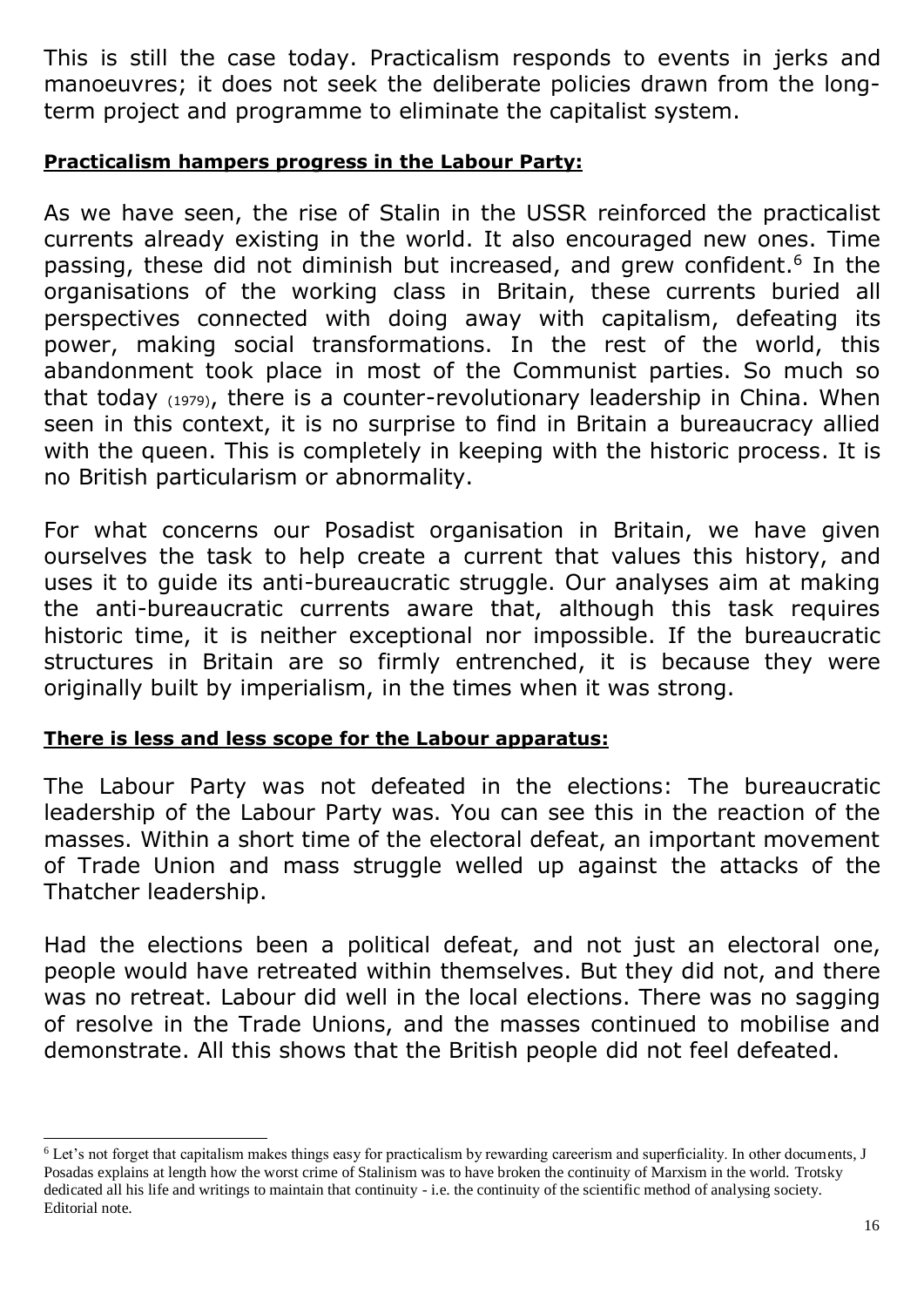Following these elections, it is in the Tory Party<sup>7</sup> - and not on the losing Labour side - that signs of disintegration appeared! Thatcher won the elections with less than 30% of the vote cast. Even though their Party is now badly divided, some Tory MPs side with Labour against the new antiimmigrant laws. They do not want their Party to lose even more support. These Tory MPs are not decisive politically, but they worry about having so little support. Indeed, those who voted Thatcher are a minority; and this minority – grandees, knights and idiots – has no value. While on the side of the working class, most people play a useful part in the development of the country. They vote with the workers and welcome Trade Union life.

The worldwide war preparations of imperialism pull sharply on the cultural concerns of the Labour vanguard. There always was a Labour vanguard in Britain, but the level of its political, cultural and programmatic preoccupation was never as high as in France, Italy or Germany. Due to traditions and past conditions, the structures of British capitalism acquired the strength to press down on, and against the Labour vanguard, using for this purpose a Labour apparatus particularly accommodated to capitalist power.

Nowadays however, there is less and less scope for this continued accommodation of the Labour apparatus. The pressure of the masses keeps growing. Whilst the Labour Party [leadership] was busy losing the elections, the British workers were defending the Trade Union leader and Convener Derek Robinson. In so doing, the workers were not just defending a Communist; they were defending the right of Trade Union leaders to take part in the leadership of society.

This too is unfavourable to the continued accommodation of Labour. Although the behaviour of the Communists may not be correct - and they do not have the preparation to use this situation - the masses confront the capitalist system and defend the leaders of the Communists. British capitalism can no longer maintain the capitalist structures which it built in the past<sup>8</sup>. This causes a decay within those structures, weakening the social authority of British capitalism and its competitive edge against North America, France, Germany and Japan.

The Thatcher government's laws attacking the immigrants show capitalism retreating into reactionary and protectionist mode. British capitalism erects new barriers around itself, showing how narrow and restricted it has become. This does not restrict the determination of the workers and

l

<sup>7</sup> The Tory Party is another name for the Conservative Party. Editorial.

<sup>&</sup>lt;sup>8</sup> One of these structures is the unity between England and Scotland for instance. This unity has broken down. The glue of imperialist power that kept them together has melted away. Now it is each region for itself. Editorial note 2017.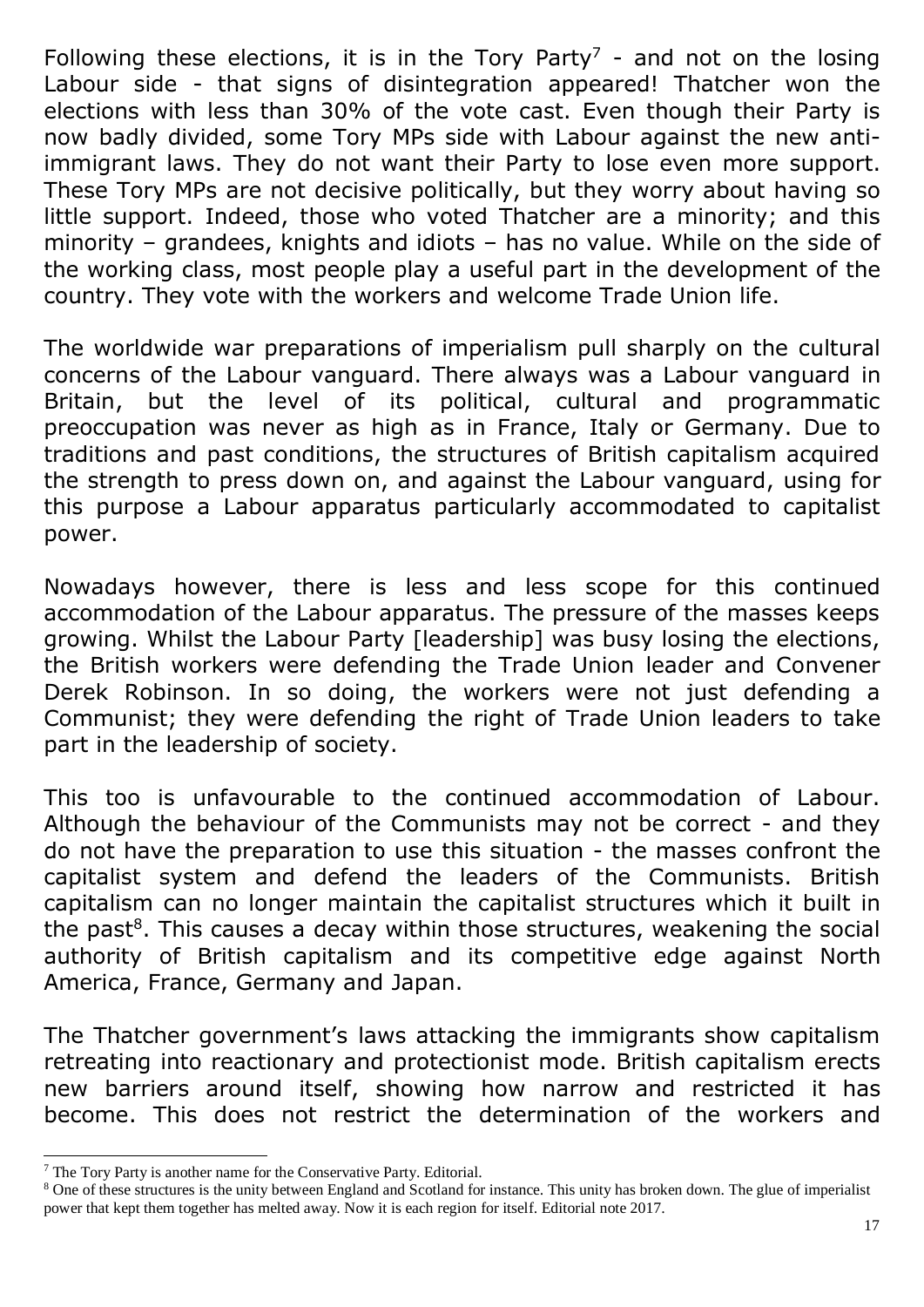masses however. There a continuous elevation in their scientific and political discussions.

## **Capitalism fears the Labour-Trade Union link:**

The sacking of Derek Robinson by his employers at British Leylands has a profound significance. It aims at stopping the formation of a consistent Trade Union and anti-capitalist opposition in the working class. The Communists have a certain weight in the Trade Unions, but it is not the Communist Party that the capitalists fear. They fear the process itself. They know that the masses are going to continue struggling because they, (capitalists) have no solution apart from more sackings and wage cuts.

Because there is no capitalist solution to the crisis of the capitalist system, the process can only evolve in an anti-capitalist direction. Capitalism knows this. To maintain its profits at world-competition level, it must close enterprises and concentrate production. Capitalism is entirely dominated by competition: competition against the other capitalists, and competition against the Workers States.

There is another aspect to Robinson's sacking. The employers' class is determined to stop Trade Union influence - both industrial and political from reaching vanguard sectors in the Labour Party. The capitalists know that a Labour Party under Trade Union influence will elevate the workers' fight. The capitalists realise that the workers will fight more effectively in the future if the Trade Unions and Labour collaborate more closely.

In light of the general war that British [and world] imperialism prepare<sup>9</sup>, the last thing that British capitalism wants is a greater penetration of the Trade Unions in the left, and in the Labour left. It fears simple Trade Union disputes turning into organised movements of political opposition.

Since imperialism cannot cut off the Trade Unions from the Labour Party, it wants these unable to confront capitalism directly. In an unwitting way, the approach of world war stimulates the Labour Party and the Trade Unions towards closer alliances of political opposition. This stimulation grows every day, even if Labour and the Unions continue to appear unable of confronting capitalism directly.

# **Capitalist democracy means freedom to attack the workers:**

As the closest ally of US imperialism and its war preparations, British imperialism wants the British working class kept in check. It watches

 $\overline{a}$ 

<sup>9</sup> Read J Posadas 'On War'. Edit.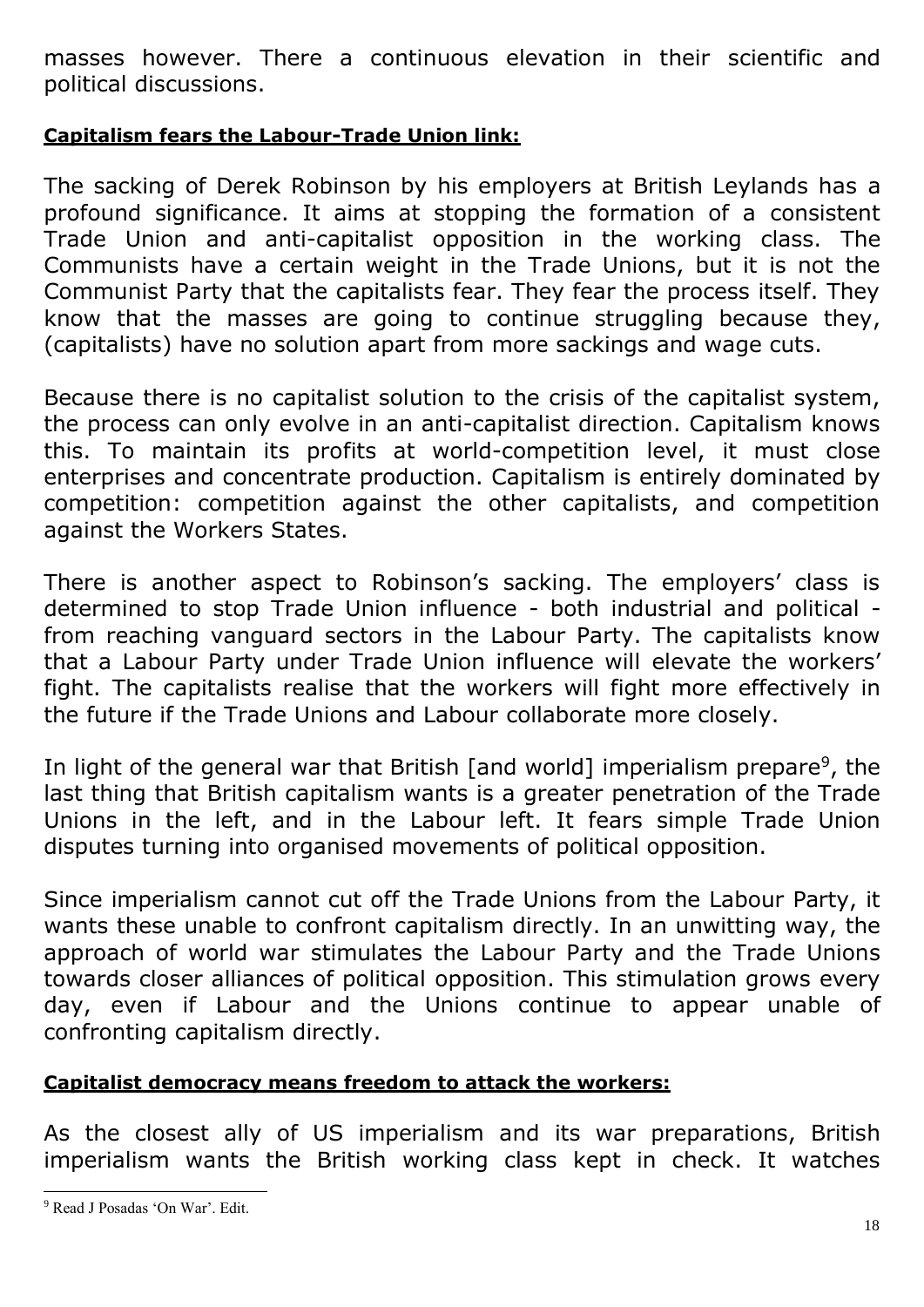carefully for fear that a small tendency – like that around Derek Robinson – may lead to a more consistent political organisation in the working class. It fears that tendencies may suddenly appear, able to draw the working class in an anti-capitalist direction.

All these factors lurk behind Robinson's sacking. This action is outrageous. Where are the 'democratic liberties' and the 'democratic rights' that Britain is so proud of? The capitalists who are now sacking Robinson are the same who trumpet their support for the 'dissidents' in the Soviet Union. These same people supported the counter-revolutionary allies of US imperialism in Vietnam.

And let us not forget besides, that key Trade Union and Labour leaders connived with the employers to get Robinson sacked. These are the same Trade Union and Labour leaders who campaigned strenuously in support of the 'dissidents' of the Soviet Union and of the Workers States of Eastern Europe.

Robinson's sacking begs the question: What is the meaning of 'democracy' in capitalism? Whose democracy is upheld in the act of sacking Robinson? The employers' democracy! Democracy for the employer. The democracy that gives to the employer the right to sack workers because these fight for workers' rights, for Trade Union rights, for proper wages and conditions! This attack on the democratic rights of the workers is an enormity – but such is the 'democracy' of capitalism.

#### **Capitalism foments world war in the worst conditions for itself:**

The huge bureaucracy of the Trade Unions in Britain is very ineffectual when it comes to working class organisation. Compare this with the great social advances that, with very few means of working class organisation, the workers and masses of El Salvador managed to extract from the capitalist system. This is a mark of great backwardness in Britain. We recognise that the workers and masses of Britain are fighting to remedy this, and we intervene with them in that fight. We make this comparison to show that highly organised Trade Unions are not always a guarantee of revolutionary and cultural class superiority.

The bureaucratic structures and leaderships of the British Trade Unions exist for many reasons. One of these, and by far the most devastating, comes from the policies of the Soviet bureaucracy under Stalin. It is true that matters have moved on since then, but bureaucracy is still a major problem in the Trade Unions. For the capitalists meanwhile, the crisis has worsened to the point that they have no solution. France, Germany and the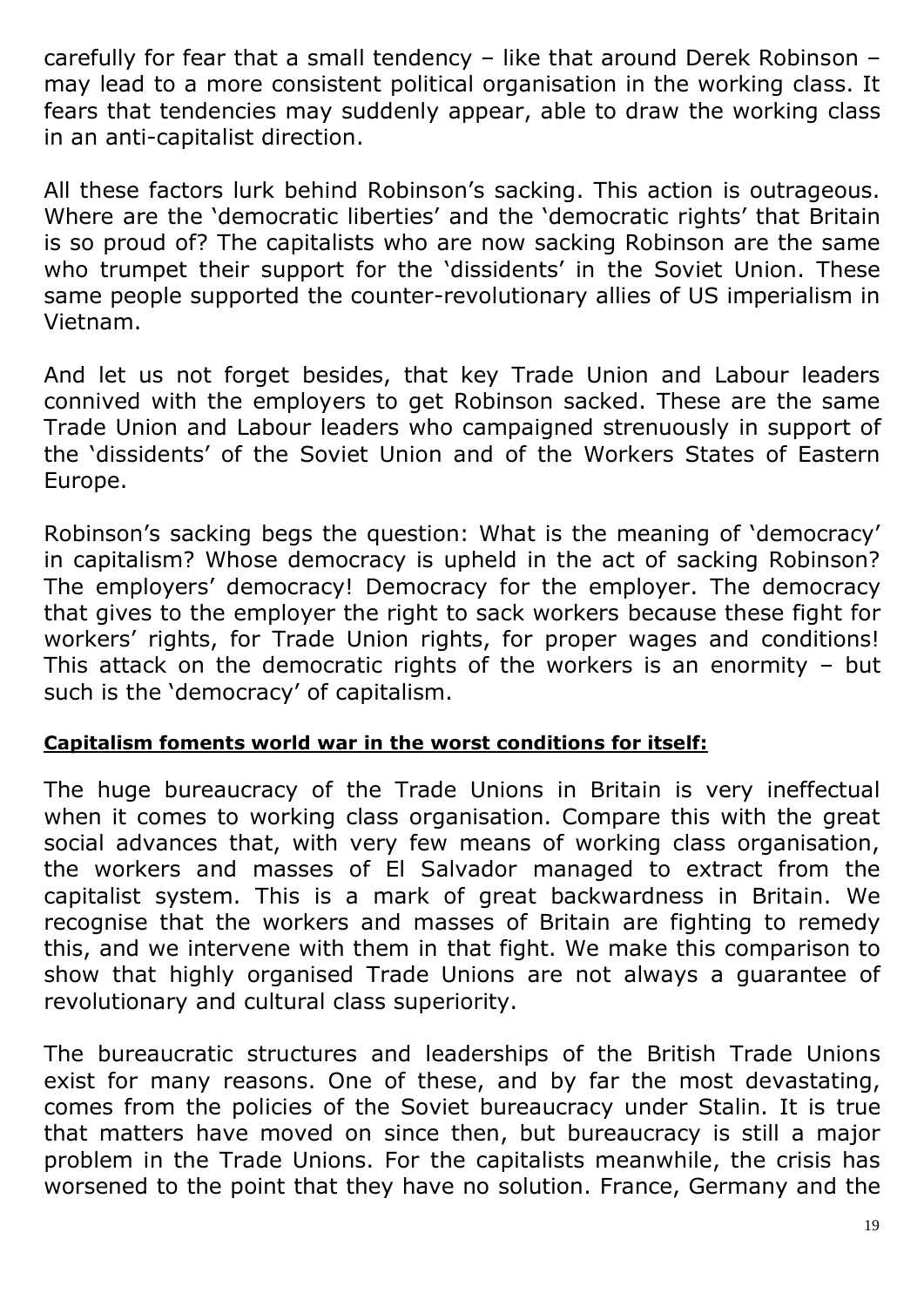United States draw together in support of their class interests, but competition between them has never been so fierce. They unite to bring down the Soviet Union, but they are hampered in doing it by their contradictions. These contradictions put historic delays in their plans, and this gives to the Soviet Union more time to go out, influence the world masses and win their support.

Capitalism prepares the war in conditions of deepening and irreversible unemployment. The standard of living for people goes down, and irreversibly. To this, capitalism has only the remedy of repression; but repression makes only matters worse for capitalism, and it fails to scare people anyway. When you observe the world, you see that repression has no dampening effect on the revolutionary movements. The latter confront the repressions, and they win. Capitalism prepares this war in the worst conditions for itself.

Capitalism advances its war aims with a certain caution. This is because the masses are resolutely opposed. In the other wars, capitalism did not face the opposition of the masses. It attracted them patriotically against the external foe, which was another capitalist. Now the enemies are the Workers States! The masses of the world support the Workers States. They have seen what the Workers States do. The masses of the capitalist countries support Cuba, Vietnam, Ethiopia and all the liberation movements.

World capitalism realises that its economic and political dominion is nearing its end, and irreversibly so. With the loss of its political dominion, it loses social authority too  $-$  a social authority that used to hold its power up, like a pillar. All this is being lost irreversibly. This causes capitalism to increase its war preparations of course, but the resistance to war grows as well, even in the capitalist camp! Large sectors of the capitalist class grow supremely concerned. They understand politically, socially and scientifically, the class significance of this coming war. They see and feel that the war is the end of them, as class.

As a system, capitalism sees this too, and Yankee imperialism sees it best of all.

The coming world war is the end of the capitalist system. It is not the end of the world.

This is why the bourgeoisies of the capitalist countries live their lives in a permanent state of anguish.

All the capitalists live anguished lives nowadays, and they express it in a thousand ways.

The stuff of nightmare for them is that they have to initiate the very war that they know is going to be the end of them.